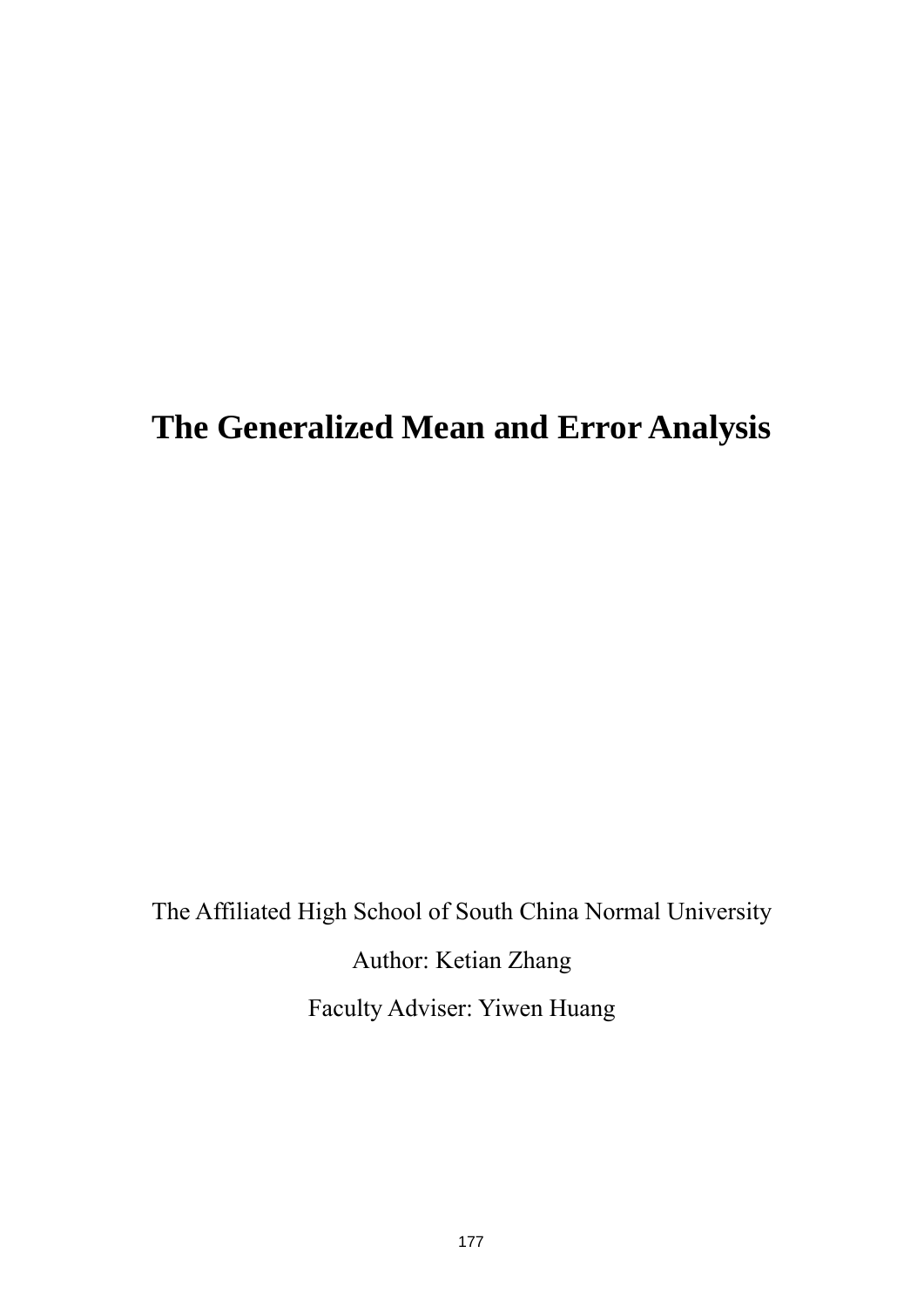## **The Generalized Mean and Error Analysis**

**Abstract:** In this paper, the definition of generalized mean  $\overline{x_j} = f^{-1} \left[ \frac{1}{n} \sum_{i=1}^{n} f(x_i) \right]$ 1  $= f^{-1} \left[ \frac{1}{n} \sum_{i=1}^{n} \right]$ *i*  $f = f^{-1}[-\sum f(x_i)]$ *n*  $x_f = f^{-1}[-\sum f(x_i)]$  is

introduced. It summarizes the common characterizations and also expands the meaning of arithmetic, geometric and harmonic means. Secondly, the definition of average error is introduced, and the method of reducing error by averaging the values out is discussed. Based on the properties of convex function and the Jensen Inequality, the judgment of  $\overline{x_f} \le \overline{x_g}$  and the necessary and sufficient condition of  $\overline{x_f} = \overline{x_g}$  are discussed. Finally, the definition of effect coefficient which measures the effect of extreme values on a generalized mean is introduced. Some applications are contained in the paper as well.

**Keywords:** Mean; Error; Convex function; Jensen Inequality.

**The aim and background of the research:** What are the similarities of arithmetic, geometric and harmonic means? Whether the meaning of mean could be expanded? In scientific experiments, we often reduce errors by averaging the values. Are the effects different if we choose different means? In order to reduce the effect of extreme values, how to choose a kind of mean?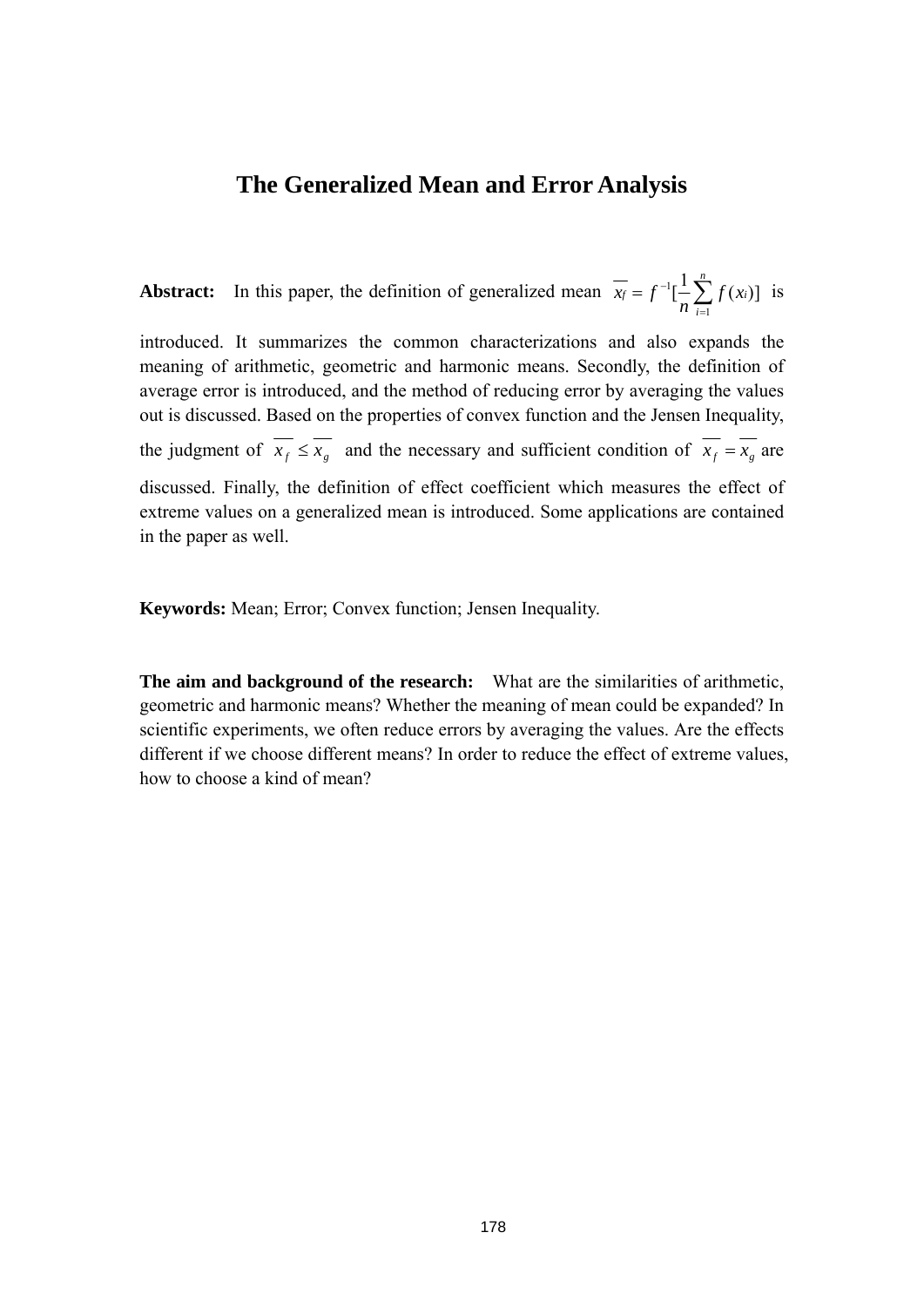## 【**Main results**】

#### **The notations used in this paper are listed as follows.**

I. Let  $U_1, U_2, \ldots, U_n$  and *U* be continuous random variables which satisfy  $(0, 0)$ 1]-uniform distribution.

II. Denote by 
$$
A_n = \frac{1}{n} \sum_{i=1}^n U_i
$$
,  $G_n = \left(\prod_{i=1}^n U_i\right)^{\frac{1}{n}}$ ,  $H_n = \frac{n}{\sum_{i=1}^n \frac{1}{U_i}}$ .

III. For a continuous random variable *X*, let  $F_x(x)$  and  $p_x(x)$  denote the distribution function and the density function of *X* , respectively.

## **1. Generalized mean**

**Definition 1.** If the inverse function of  $f(x)$  exists, then  $\overline{x_f} = f^{-1}[\frac{1}{n} \sum_{i=1}^{n} f(x_i)]$ 1  $= f^{-1} \left[ \frac{1}{n} \sum_{i=1}^{n} \right]$ *i*  $f = f^{-1}[-\sum f(x_i)]$ *n*  $x_f = f^{-1}[-\sum f(x_i)]$  is

called the  $f(x)$ -mean of  $x_1, x_2, \ldots, x_n$ .

**Theorem 1.** The arithmetic mean is *x*-mean, the geometric mean is  $\ln x$ -mean, and the harmonic mean is *x*  $\frac{1}{1}$ -mean.

**Proof.** (1) Let  $a(x) = x$ . Then  $a^{-1}(x) = x \implies \overline{x_a} = \frac{1}{n} \sum_{i=1}^{n}$ *i*  $a = \frac{1}{\sqrt{2}} \sum_i x_i$ *n x* 1  $\frac{1}{n} \sum_{i=1}^{n} x_i$ , that is, the arithmetic mean

of *x*<sup>1</sup> , *x*<sup>2</sup> ,…, *xn* .

(2) Let  $g(x) = \ln x$ . Then  $g^{-1}(x) = e^x$ . For  $x_1, x_2, ..., x_n \in (0, +\infty)$ ,

$$
\overline{x_s} = e^{\wedge} \left( \frac{1}{n} \sum_{i=1}^n \ln x_i \right) = e^{\wedge} \left( \frac{1}{n} \ln \prod_{i=1}^n x_i \right) = e^{\wedge} \left( \ln \sqrt[n]{\prod_{i=1}^n x_i} \right) = \sqrt[n]{\prod_{i=1}^n x_i},
$$

which is the geometric mean of  $x_1, x_2, \ldots, x_n$ .

(3) Let 
$$
h(x) = \frac{1}{x}
$$
. Then  $h^{-1}(x) = \frac{1}{x}$ . For  $x_1, x_2, ..., x_n \in (0, +\infty)$ ,  

$$
\frac{1}{x_h} = \frac{1}{\frac{1}{n} \sum_{i=1}^n \frac{1}{x_i}} = \frac{n}{\sum_{i=1}^n \frac{1}{x_i}},
$$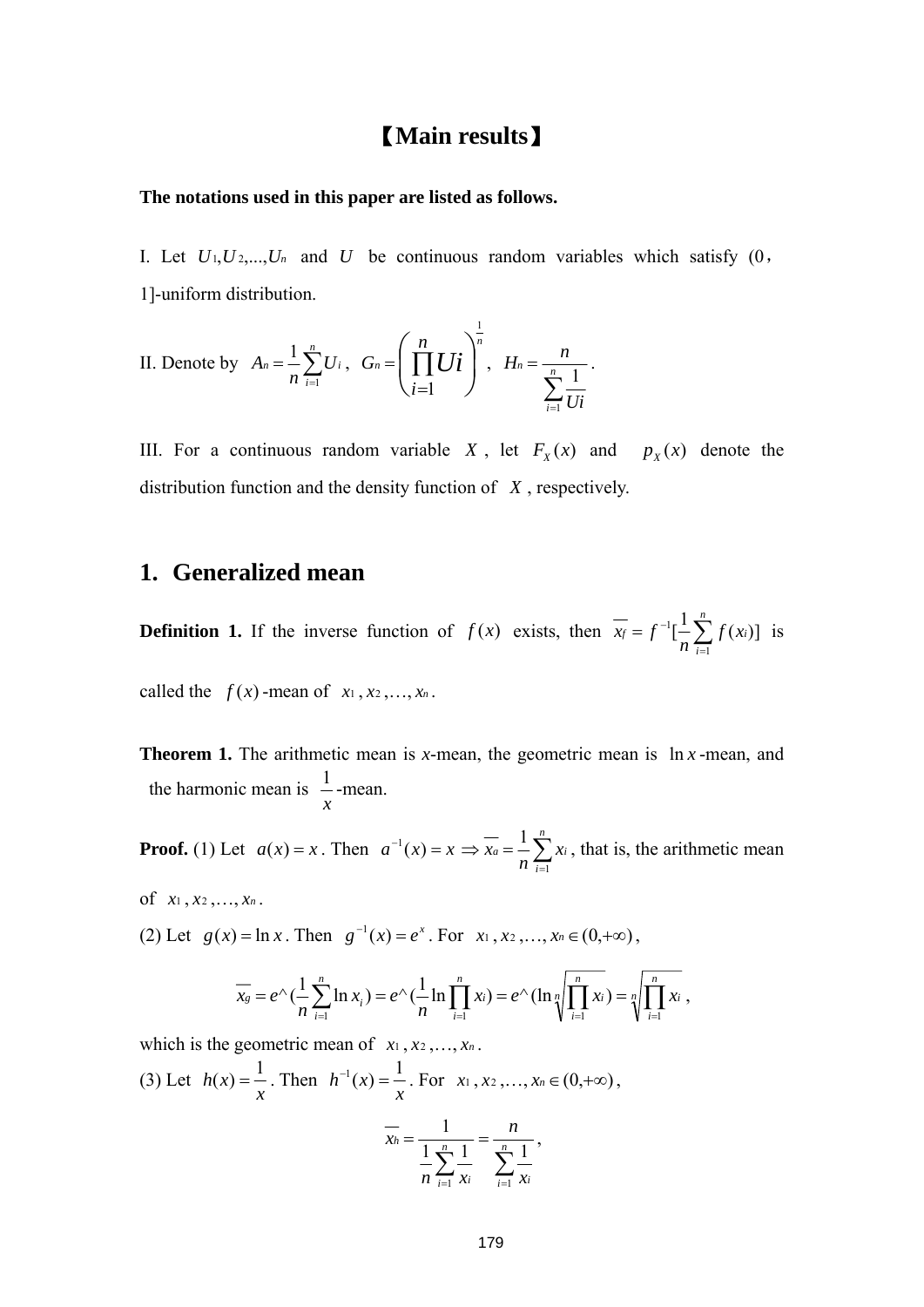which is the harmonic mean of  $x_1, x_2, \ldots, x_n$ . ■

**Theorem 2.** If the inverse function of  $f(x)$  exists, and  $g(x) = af(x) + b$  ( $a \ne 0$ ), then  $x_g \equiv x_f$ .

**Proof.** Note that the inverse function of  $g(x)$  is  $g^{-1}(x) = f^{-1}(\frac{x-y}{n})$ *a*  $g^{-1}(x) = f^{-1}(\frac{x-b}{x})$ . Then

$$
\overline{x_s} = g^{-1} \{ \frac{1}{n} \sum_{i=1}^n [af(x_i) + b] \}
$$

$$
= g^{-1} [a \frac{1}{n} \sum_{i=1}^n f(x_i) + b]
$$

$$
= f^{-1} [\frac{1}{n} \sum_{i=1}^n f(x_i)] = \overline{x_f} ,
$$

that is,  $\overline{x_g} = \overline{x_f}$ .

## **2. Average error**

The variance and standard deviation usually used in mathematical statistics can characterize the data volatility, but the meaning of their specific value is not so straightforward. Therefore, the definition of average error is introduced. Moreover, we shall study some problems by using this definition.

**Definition 2.** For a random variable *X*,  $\overline{ex} = E(|X - E(X)|)$  is defined to be the average error of *X*. Moreover,  $e(x_f) = E(|x_f - E(X)|)$  is called the  $f(x)$ -average error of *X* .

#### **2.1. Basic properties of average error**

Obviously, for a continuous random variable *X*,  $\overline{ex} = \int_{-\infty}^{+\infty} |X - E(X)| p_X(x) dx$ .

**Theorem 3.** If the standard deviation of a random variable *X* exists, then

$$
\overline{e_X} \leq \sigma(X).
$$

**Proof.** If *X* is a continuous random variable, then  $\int_{-\infty}^{+\infty} p_X(x) dx = 1$ . Since  $x^2$  is a convex function, then by the Jensen Inequality, we have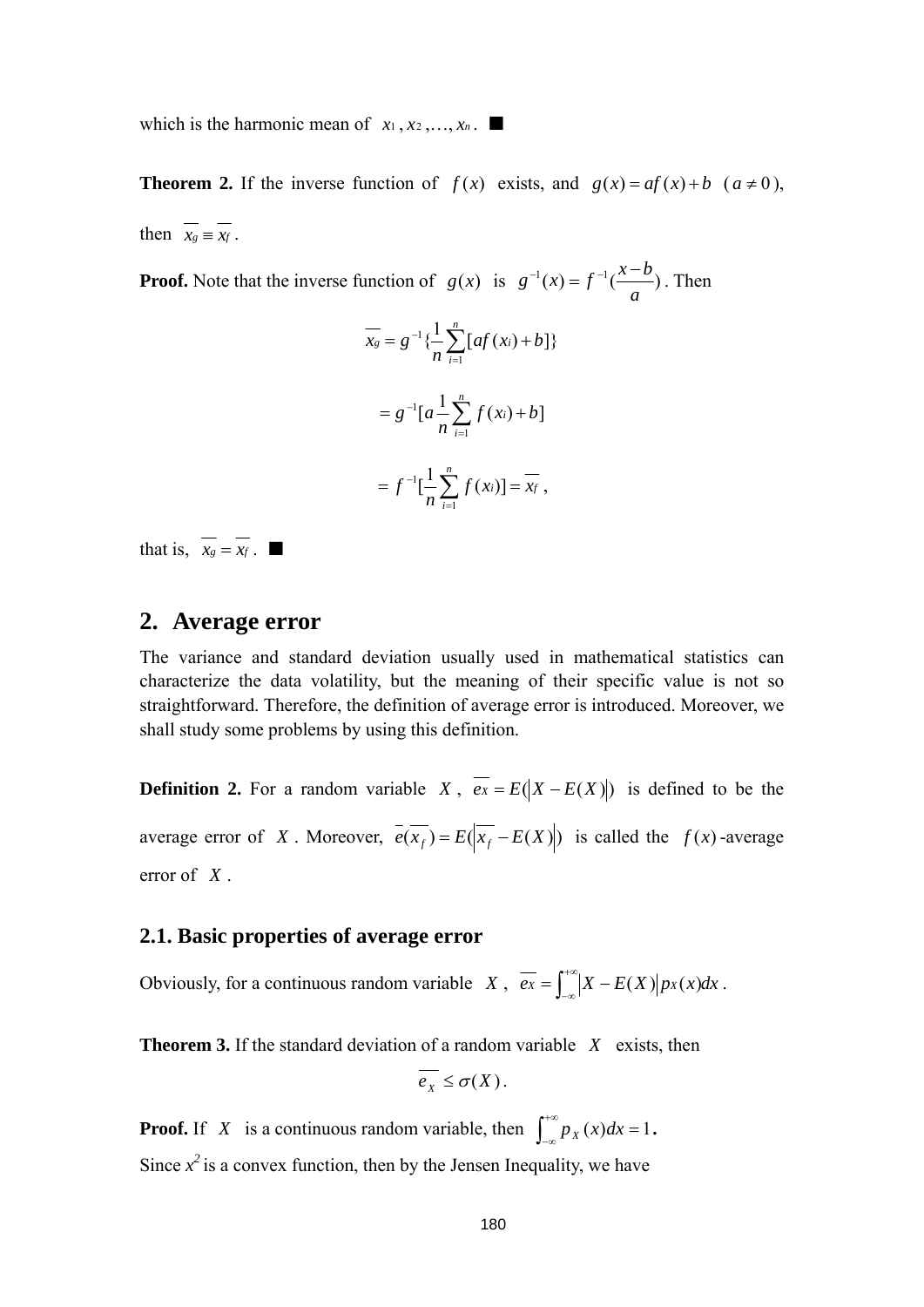$$
\left[\int_{-\infty}^{+\infty} |X - E(X)| p_X(x) dx\right]^2 \le \int_{-\infty}^{+\infty} [X - E(X)]^2 p_X(x) dx,
$$
  
that is,  

$$
\frac{-2}{e_X} \le Var(X).
$$

Hence  $\overline{e_v} \leq \sigma(X)$ .

If *X* is a discrete random variable, the result can be proved similarly.  $\blacksquare$ 

**Theorem 4.** If the mathematical expectation and average error of a random variable *X*  both exist, then for any constant  $\varepsilon$  > 0, we have

$$
P(|X - E(X)| \geq \varepsilon) \leq \frac{e_X}{\varepsilon}.
$$

**Proof.** If *X* is a continuous random variable, then

$$
P(|X - E(X)| \geq \varepsilon) = \int_{\{x: |X - E(X)| \geq \varepsilon\}} p_X(x) dx \leq \int_{\{x: |X - E(X)| \geq \varepsilon\}} \frac{|X - E(X)|}{\varepsilon} p_X(x) dx
$$

$$
\leq \frac{1}{\varepsilon} \int_{-\infty}^{+\infty} |X - E(X)| p_X(x) dx = \frac{\overline{e_X}}{\varepsilon}.
$$

If *X* is a discrete random variable, then the result can be proved similarly.  $\blacksquare$ 

The result of Theorem 4 is similar to Chebyshev's Inequality. They both give the upper bound of large deviation probability of occurrence. Since the probability of any events is no more than 1, we call "the above upper bound is less than 1" "meaningful".

For Theorem 4, when  $\varepsilon > \overline{e_{x}}$ , the upper bound is meaningful; for Chebyshev's Inequality, when  $\frac{Var(X)}{\varepsilon^2}$  < 1 (namely,  $\varepsilon > \sigma(X)$ ), the upper bound is meaningful. If follows from  $\overline{e_x} \leq \sigma(X)$  that the meaningful scope of Theorem 4 is large than that of Chebyshev's Inequality.

**Example 1.** The average error of *U* . **Solution.** Since

$$
p_U(x) = \begin{cases} 0 & (x \le 0 \text{ or } x > 1) \\ 1 & (0 < x \le 1) \end{cases},
$$

and 2  $E(U) = \frac{1}{2}$ , hence 4  $dx = \frac{1}{4}$  $\frac{1}{2} \cdot 1 dx = \int_0^{\frac{1}{2}} (\frac{1}{2} - x) dx + \int_{\frac{1}{2}}^{\frac{1}{2}} (x - \frac{1}{2}) dx$ 0 1 2 1 1  $e_U = \int_0^1 \left|x - \frac{1}{2}\right| \cdot 1 dx = \int_0^2 \left(\frac{1}{2} - x\right) dx + \int_{\frac{1}{2}}^1 \left(x - \frac{1}{2}\right) dx = \frac{1}{4}.$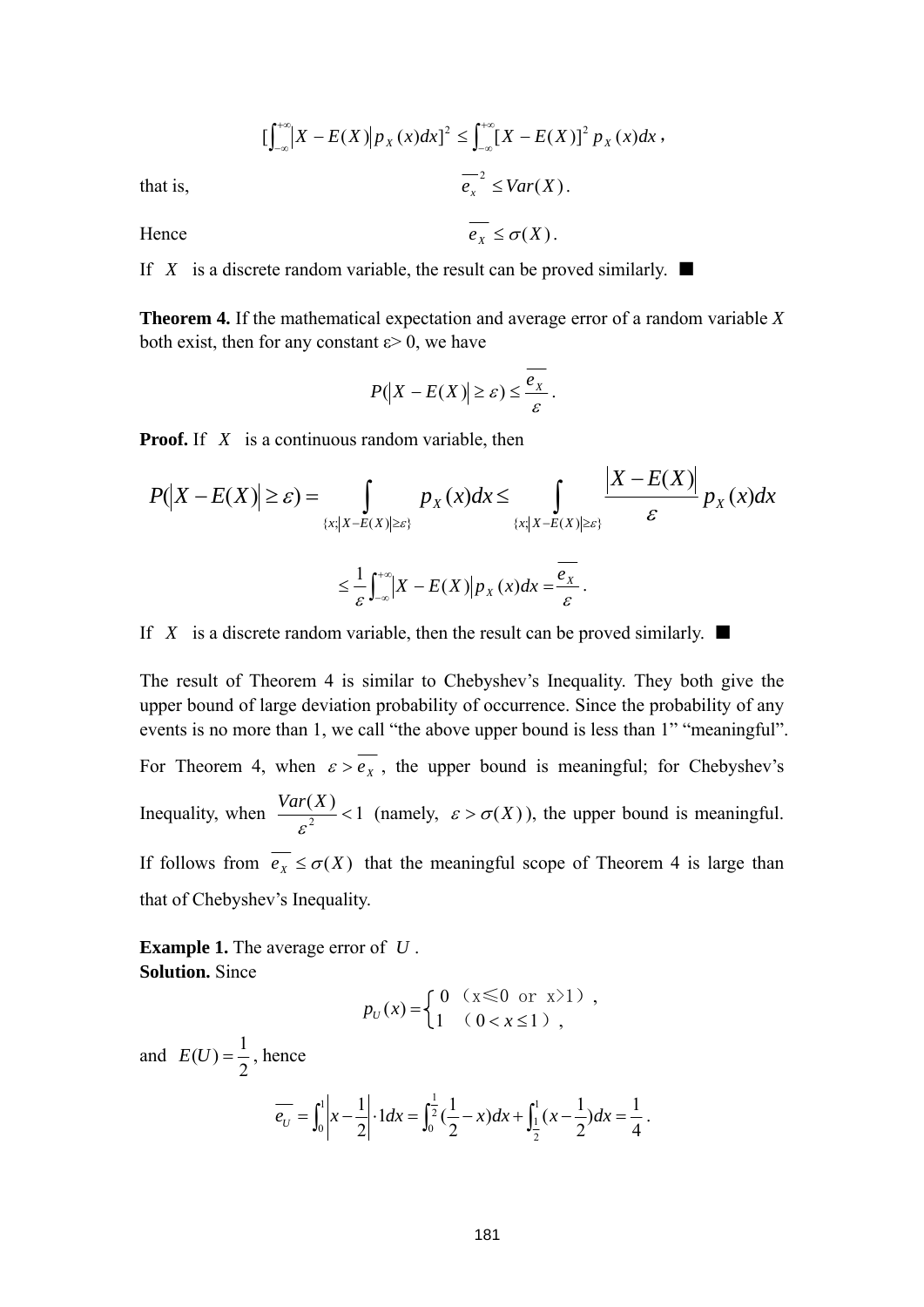**Answer.** The average error of *U* is 4  $\frac{1}{1}$ .

**Example 2.** Let  $X \sim N(\mu, \sigma^2)$ . Then  $e_X = \sqrt{\frac{2}{\pi}} \sigma$  $\overline{e_{x}} = \sqrt{\frac{2}{-\sigma}}$ .

Proof.  
\n
$$
\overline{e_x} = \int_{-\infty}^{+\infty} |x - \mu| \frac{1}{\sqrt{2\pi}\sigma} e^{-\frac{(x-\mu)^2}{2\sigma^2}} dx
$$
\n
$$
= \int_{-\infty}^{+\infty} |x| \frac{1}{\sqrt{2\pi}\sigma} e^{-\frac{x^2}{2\sigma^2}} dx
$$
\n
$$
= 2 \int_{0}^{+\infty} x \frac{1}{\sqrt{2\pi}\sigma} e^{-\frac{x^2}{2\sigma^2}} dx.
$$

Let  $2\sigma$  $t = \frac{x}{\sqrt{2}}$ . Then

$$
\overline{e_x} = \frac{2}{\sqrt{\pi}} \int_0^{+\infty} t e^{-t^2} dt \cdot \sqrt{2} \sigma = \left(-\frac{1}{2} e^{-t^2}\right) \Big|_0^{+\infty} \cdot 2 \sqrt{\frac{2}{\pi}} \sigma = \sqrt{\frac{2}{\pi}} \sigma.
$$

**Theorem 5.** Let  $X_1, X_2, \dots, X_n \sim N(\mu, \sigma^2)$  and  $a(x) = x$ . Then  $e(X_a) = \sqrt{\frac{2}{n}} \sigma^2$  $\overline{e}(\overline{X}_a) = \sqrt{\frac{2}{n\pi}}\sigma$ .

**Proof.** By the additivity of normal distribution,  $\sum_{i=1}^{n} X_i \sim N(n\mu, n\sigma^2)$ . Then *i Xi* 1  $N(n\mu, n\sigma^2)$ 

$$
\overline{X}
$$
 ~  $N(\mu, \frac{\sigma^2}{n})$ , and  $E(\overline{X}) = E(X_i)$   $(i = 1, 2, ..., n)$ .

Hence 
$$
\overline{e(X)} = \overline{eX} = \sqrt{\frac{2}{\pi}} \cdot \frac{\sigma}{\sqrt{n}} = \sqrt{\frac{2}{n\pi}} \sigma
$$
.

It can be seen that the average error of  $X_i$  ( $i = 1, 2, ..., n$ ) reduced  $\sqrt{n}$ -times by

solving  $\overline{X}$ .

**Example 3.** The accuracy of an analytical balance is 5mg. But the accuracy in a chemical analysis need to be 1mg. Suppose the measured value satisfies normal distribution. How many times do the parallel measures need and then obtain the mean of *x* satisfying the requirement?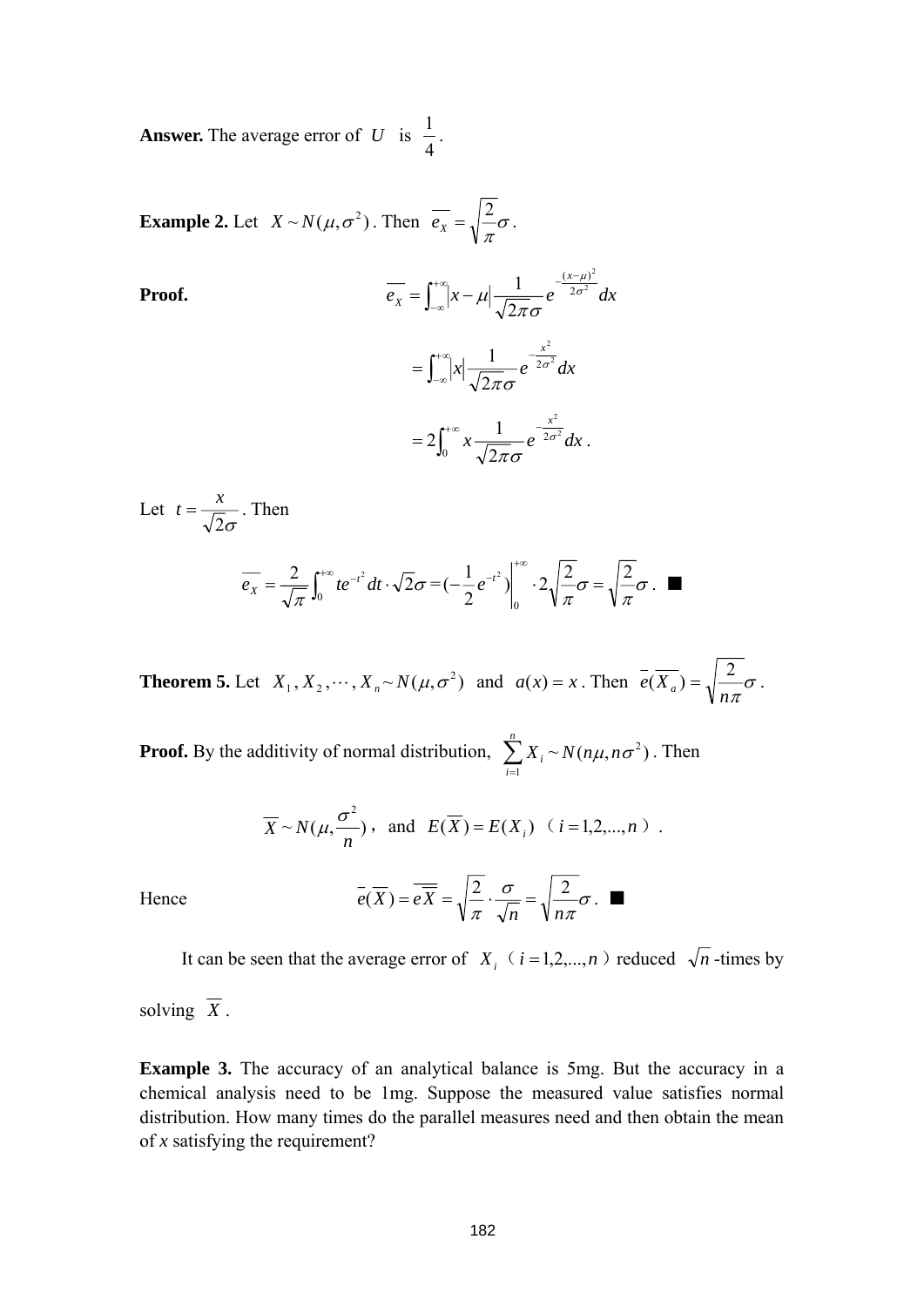**Solution.** Suppose we need *n* times the parallel measures. From the above example, the error reduce 5-times implies  $\sqrt{n} = 5$ , and it follows that  $n = 25$ .

**Theorem 6.** Let  $\{X_n\}$  be random variables with independent and identical distribution. Then  $\lim_{n \to \infty} \frac{1}{n} \sum_{i=1}^{n} X_i = E(X_i)$ 1 *i n*  $\lim_{n \to \infty} \frac{1}{n} \sum_{i=1}^{n} X_i = E(X_i)$ .

**Proof.** Let  $E(X_i) = \mu$  and  $Var(X_i) = \sigma^2$ . Since  $X_1, X_2, \ldots, X_n$  are independent and identical distribution, by Lindberg-Levy Central Limit Theorem,

$$
\lim_{n \to +\infty} \frac{\sum_{i=1}^{n} X_i - n\mu}{\sigma \sqrt{n}} \sim N(0,1), \text{ and}
$$
  

$$
\overline{X} = \lim_{n \to +\infty} \frac{1}{n} \sum_{i=1}^{n} X_i \sim N(\mu, \frac{\sigma^2}{n}).
$$
  
Since  

$$
Var(\overline{X}) = \lim_{n \to +\infty} \frac{\sigma^2}{n} = 0,
$$

$$
\overline{X} = \mu
$$
, that is,  $\lim_{n \to \infty} \frac{1}{n} \sum_{i=1}^{n} X_i = E(X_i)$ .

It shows that the number of parallel measures tends to positive infinity, the arithmetic mean of  $X_i$  tends to  $E(X_i)$ . For most surveying instruments with uniform scale,  $E(X_i)$  is the true value.

Let  ${X_n}$  be random variables with independent and identical distribution. Let *X<sub>f</sub>* be the mean of  $X_1, X_2, \dots, X_n$ . By Theorem 4,  $\lim_{n \to +\infty} \overline{X_f} = f^{-1}[E(f(X_i))]$ .

For example, if  $X_i$  satisfies (0, 1]-uniform distribution, then  $f(x) = \ln x$ . It follows that  $\lim_{n \to \infty} \overline{X}_f = e^{\wedge} (\int_0^1 \ln x \cdot 1 dx)$ .

Since 
$$
\int_0^1 \ln x dx = (x \ln x - x) \Big|_0^1 = -1 - \lim_{x \to 0^+} (x \ln x - x) = -1
$$

$$
\lim_{n \to +\infty} \overline{X}_f = \frac{1}{e} \neq E(X_i) = \frac{1}{2}.
$$

,

It can be seen that if the number of parallel measures tends to positive infinity, then the  $f(x)$ -mean of  $X_i$  is not always equal to the true value.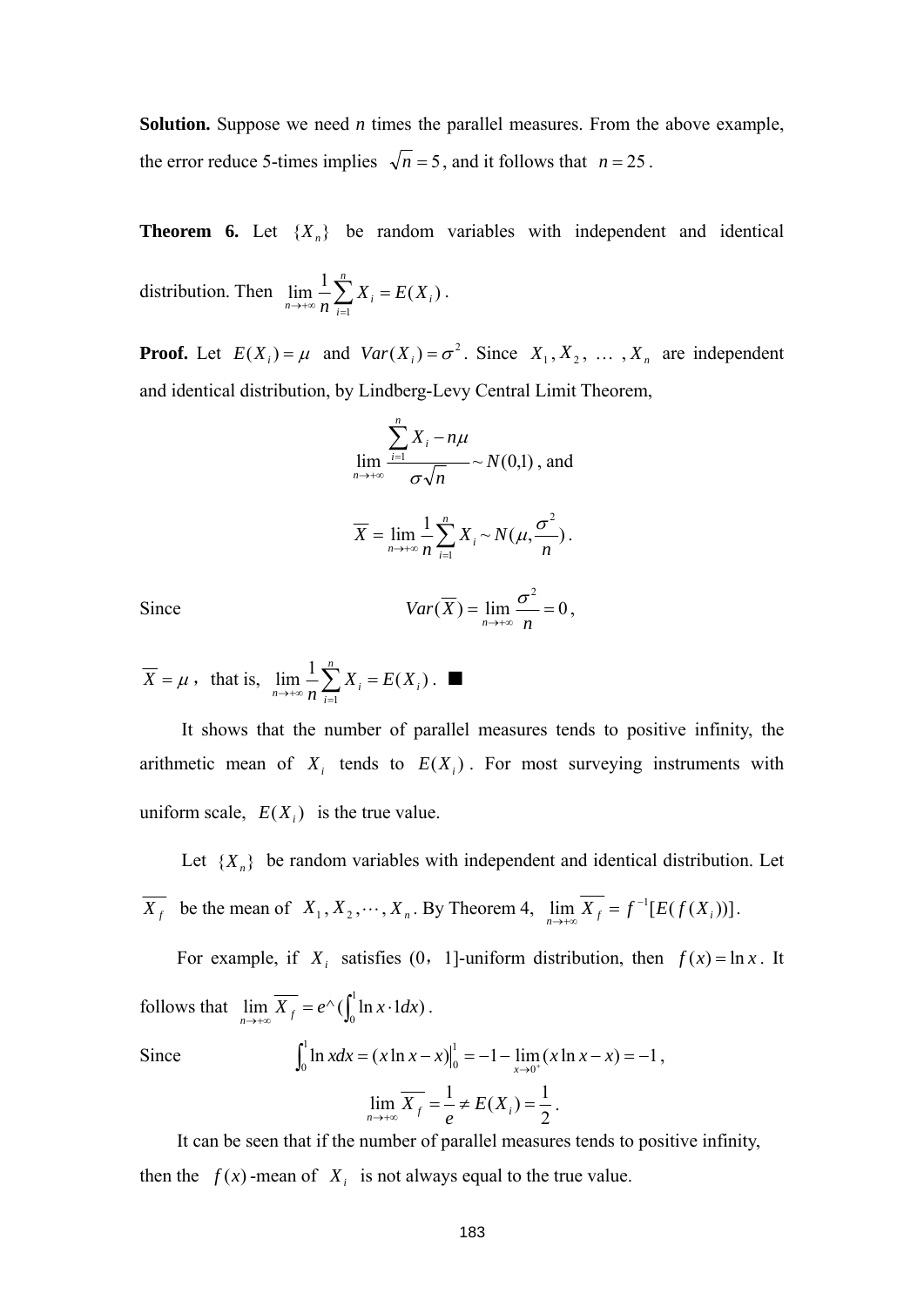**Theorem 7.** If  $Y = aX + b$ , then  $eY = |a| \overline{ex}$ , where *a* and *b* are constants.

**Proof.** Since  $E(Y) = E(aX + b) = aE(X) + b$ , we have

$$
\overline{e_Y} = \int_{-\infty}^{+\infty} [(aX + b) - [aE(x) + b]] px(x) dx
$$

$$
= |a| \int_{-\infty}^{+\infty} |X - E(X)| px(x) dx
$$

$$
= |a| \overline{ex}.
$$

If the variation of  $f(x)$  over  $\{x | p_x(x) \neq 0\}$  is small, then for the random variable  $Y = f(X)$ , we have  $Y \approx f'(x_0)X + b(x_0) \in \{x | p_X(x) \neq 0\}$ , b is a constant). By Theorem 5,  $e_Y \approx |f'(x_0)|e_X$ .

**Example 4.** Let the hydrogen ion concentration of a bottle of dilute hydrochloric acid be 0.056mol/L (the error is no larger than 0.001mol/L). Question: How many decimal places should the PH value of such dilute hydrochloric acid retain?

**Solution.** Suppose the hydrogen ion concentration is *x*, then  $pH = -\lg x$  and  $ln 10$  $\sim$  1  $pH_x = -\frac{1}{x \ln 10}$ . Since  $x \in [0.055, 0.057]$ , then  $-7.896 \le pH_x \le -7.619$ , the variation of  $pH_x$  is relatively small. Hence  $\overline{e_{pH}} \approx 7.7 \overline{e_x}$ , and the pH value retains two decimal places, that is,

$$
pH = -\lg 0.056 = 1.25
$$
.

## **2.2. The average errors of**  $A_2, G_2, H_2$

#### **2.2.1. The properties of**  $A$

$$
F_{A_2} = \left(\frac{U_1 + U_2}{2} \le x\right) = P(U_2 \le 2x - U_1).
$$

Establish the plane rectangular coordinate system with abscissa axis  $U_1$  and vertical axis  $U_2$ . Note that  $(U_1, U_2)$  locate in the field surrounded by  $U_1 = 1$ ,  $U_2 = 1$ and abscissa axis, vertical axis (except the origin) is an equally likely event. Then it satisfies the condition of geometric probability model.

See Fig. 1. (a), when 
$$
0 < x \le \frac{1}{2}
$$
,  $P(U_2 \le 2x - U_1) = S_{\text{AABC}}/1 = \frac{(2x)^2}{2} = 2x^2$ .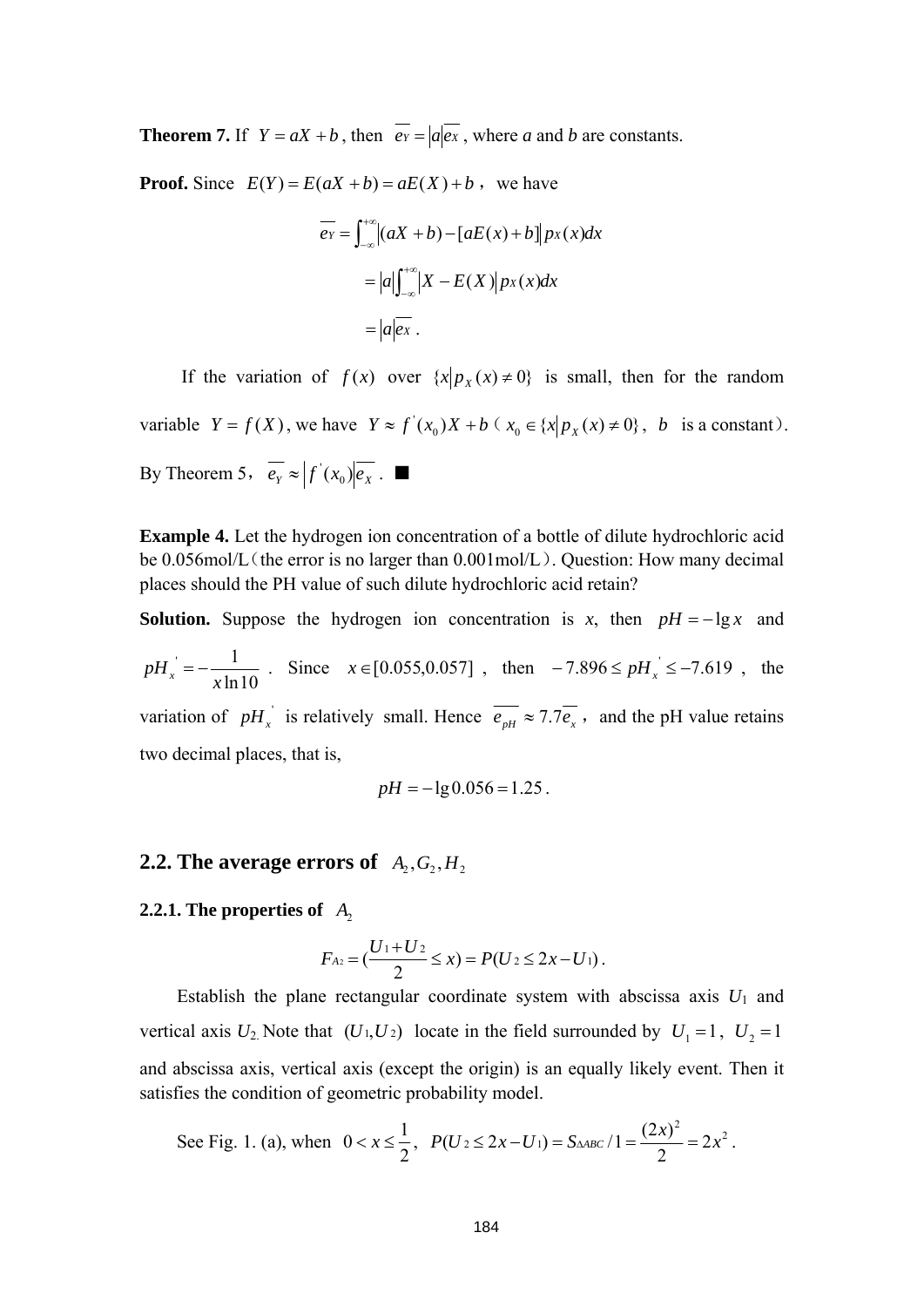See Fig. 1. (b), when  $\frac{1}{2} < x < 1$ 2  $\frac{1}{2}$  < *x* < 1,



Since

Since  
\n
$$
0 < \frac{U_1 + U_2}{2} \le 1,
$$
\nthen  
\n
$$
F_{A_2}(x) = \begin{cases}\n0 & (x \le 0) ; \\
2x^2 & (0 < x \le \frac{1}{2}) ; \\
1 - 2(1 - x)^2 & (\frac{1}{2} < x < 1) ; \\
1 & (x \ge 1) .\n\end{cases}
$$
\n
$$
F_{A_2}(E(U)) = F_{A_2}(\frac{1}{2}) = \frac{1}{2}.
$$
\n
$$
p_{A_2}(x) = \begin{cases}\n0 & (x \le 0 \text{ or } x \ge 1) ; \\
4x & (0 < x \le \frac{1}{2}) ; \\
4 - 4x & (\frac{1}{2} < x < 1) .\n\end{cases}
$$
\n
$$
= (\frac{1}{2})^{\frac{1}{2}}(1 - x) \cdot 4x dx + \int_{\frac{1}{2}}^1 (x - \frac{1}{2})(4 - 4x) dx
$$
\n
$$
= (-\frac{4}{3}x^3 + x^2)\Big|_{0}^{\frac{1}{2}} + (-\frac{4}{3}x^3 + 3x^2 - 2x)\Big|_{\frac{1}{2}}^1 = \frac{1}{6}
$$

### **2.2.2. The properties of**  $G_2$

$$
F_{G_2}(x) = P(\sqrt{U_1U_2} \le x) = P(U_2 \le \frac{x^2}{U_1}).
$$

 $\mathbf{0}$ 

 $= (-\frac{4}{3}x^3 + x^2)|^2 + (-\frac{4}{3}x^3 + 3x^2 - 2x)|^2 = \frac{1}{3}$ .

2 1

<span id="page-8-0"></span><sup>&</sup>lt;sup>1</sup> The density functions of the random variables corresponding to the vertices in the figure of the function may be equal to zero. Such vertices can not be attained, and the same below.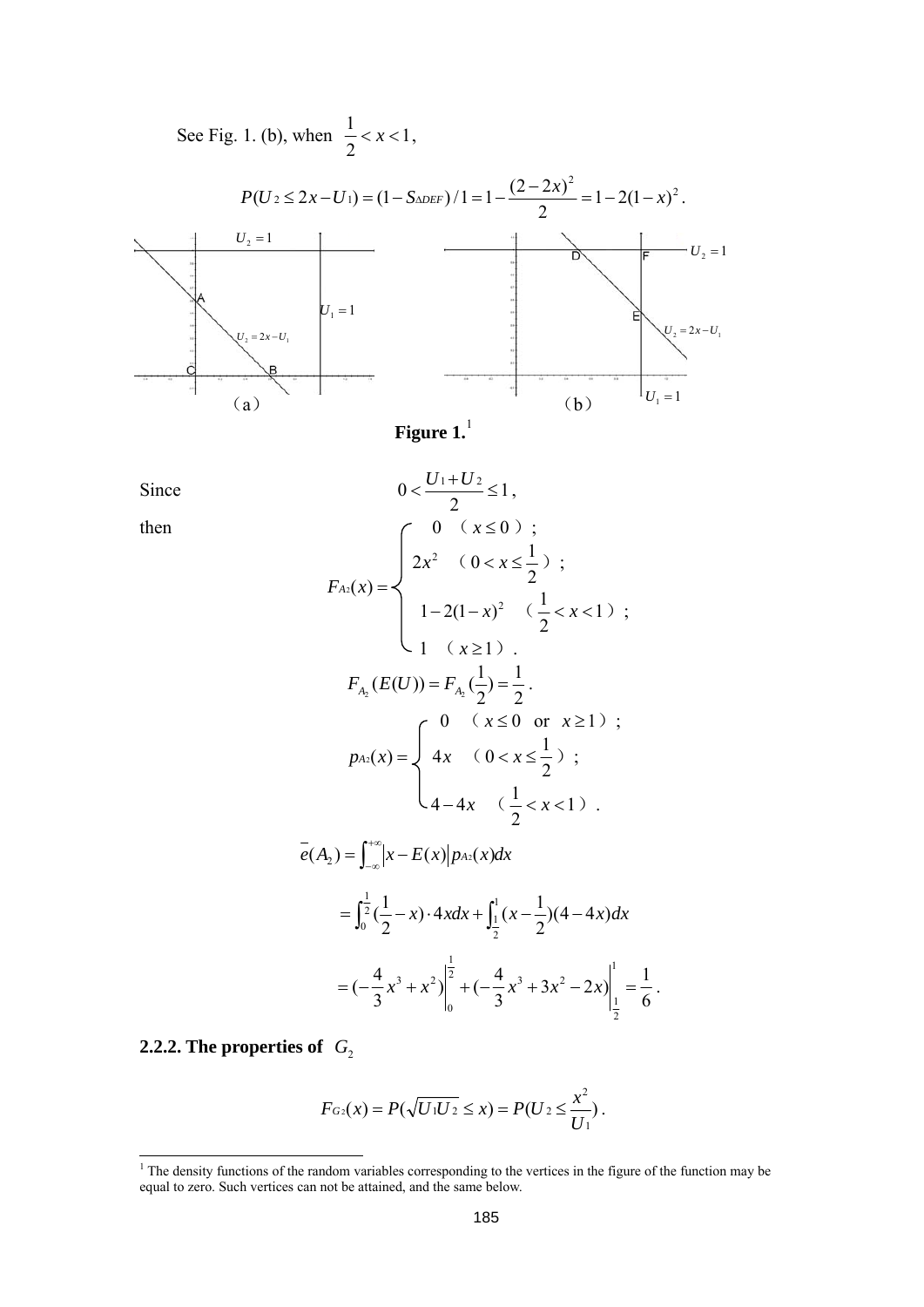When  $0 < x < 1$ , we establish the plane rectangular coordinate system with abscissa axis  $U_1$  and vertical axis  $U_2$  (see Fig. 2.). Note that  $(U_1, U_2)$  locate in the field surrounded by  $U_1 = 1$ ,  $U_2 = 1$  and abscissa axis, vertical axis (except the origin) is an equally likely event. Then it satisfies the condition of geometric probability model. Since 1 2  $2 \leq \frac{U}{U}$  $U_2 \leq \frac{x^2}{x}$  is the field surrounded by 1  $2 = \frac{U}{U}$  $U_2 = \frac{x}{U_1}$ ,  $U_1 = 1$ ,  $U_2 = 1$  and abscissa axis, vertical axis, then 1  $2 = \frac{U}{U}$  $U_2 = \frac{x}{x}$  intersects with  $y = 1$  at the intersection point  $(x^2,1)$ . Hence





Since  $0 < G_2 \leq 1$ , then

$$
F_{G_2}(x) = \begin{cases} 0 & (x \le 0); \\ x^2 - 2x^2 \ln x & (0 < x < 1); \\ 1 & (x \ge 1); \end{cases}
$$

and 
$$
F_{G_2}(E(U)) = F_{G_2}(\frac{1}{2}) = \frac{1}{4} + \ln \sqrt{2} = 0.5966,
$$

$$
p_{G_2}(x) = F_{G_2}(x) = \begin{cases} 0 & (x \le 0 & or x \ge 1); \\ -4x \ln x & (0 < x < 1); \end{cases}
$$

$$
e(G_2) = \int_0^1 \left| x - \frac{1}{2} \right| (-4x \ln x) dx.
$$

Let  $g(x) = \frac{4}{9}x^3 + (x^2 - \frac{4}{3}x^3) \ln x - \frac{x^2}{2}$ . It can be checked that

$$
g'(x) = (x - \frac{1}{2})(-4x \ln x).
$$
  
Hence 
$$
\overline{e}(G_2) = [g(1) - g(\frac{1}{2})] - [g(\frac{1}{2}) - \lim_{\mu \to 0} g(\mu)] = 0.1989.
$$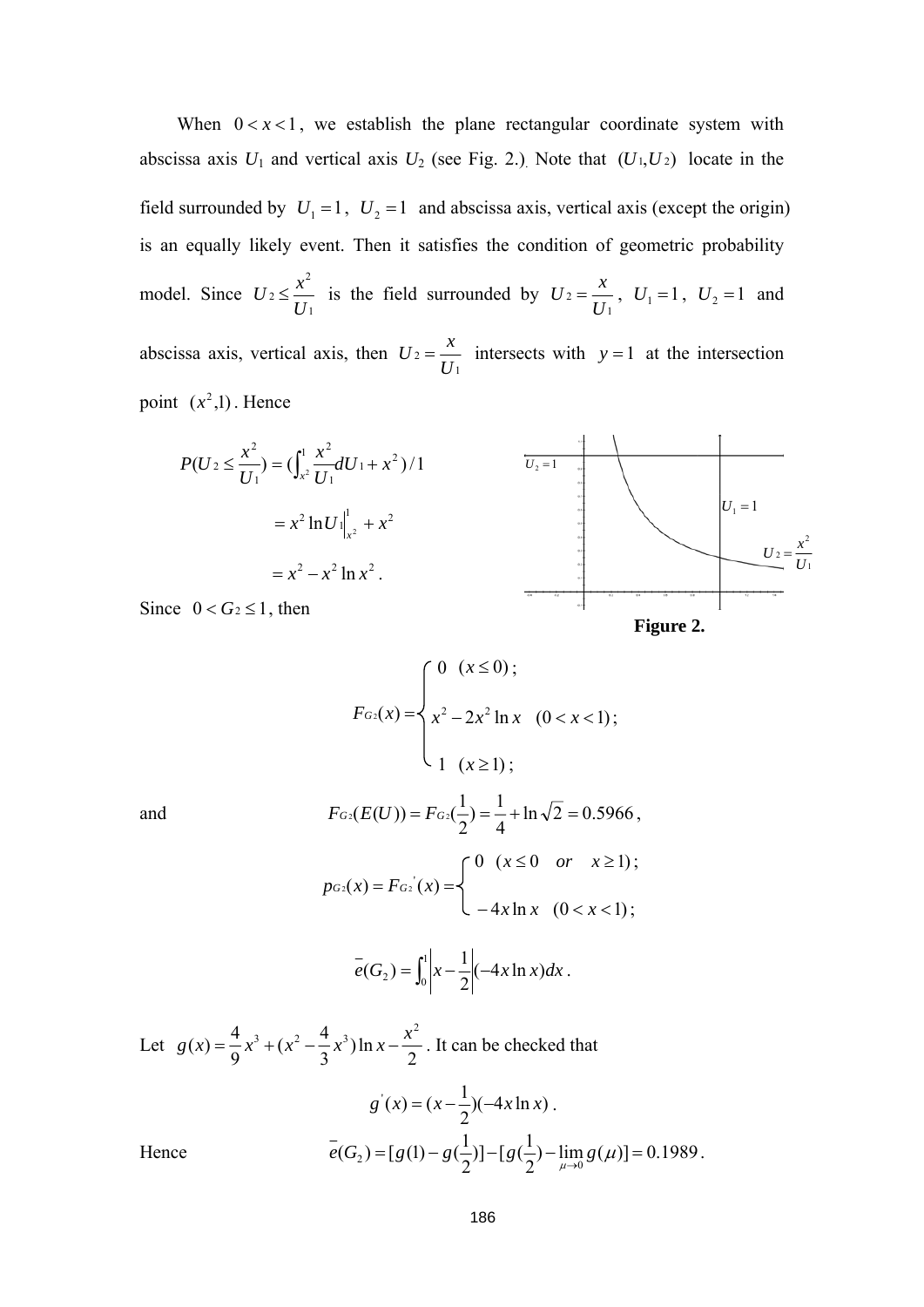**2.2.3. The properties of**  $H_2$ 

$$
F_{H_2}(x) = P(\frac{2}{\frac{1}{U_1} + \frac{1}{U_2}} \le x) = P(U_2 \le \frac{xU_1}{2U_1 - x}).
$$
  
\nWhen  $0 < x < 1$ , we establish the plane  
\nrectangular coordinate system with abscissa axis  $U_1$   
\nand vertical axis  $U_2$  (see Fig. 3.) Note that  $(U_1, U_2)$   
\nlocate in the field surrounded by  $U_1 = 1$ ,  $U_2 = 1$  and abscissa  
\naxis, vertical axis (except the origin) is an equally likely event. Then it satisfies the  
\ncondition of geometric probability model. Since  $U_2 \le \frac{xU_1}{2U_1 - x}$  is the field surrounded  
\nby  $U_2 = \frac{xU_1}{2U_1 - x}$ ,  $U_1 = 1$ ,  $U_2 = 1$  and abscissa axis, vertical axis, then  
\n $U_2 = \frac{xU_1}{2U_1 - x}$  intersects with  $U_2 = 1$  at the intersection point  $(\frac{x}{2 - x}, 1)$ . Hence  
\n
$$
P(U_2 \le \frac{xU_1}{2U_1 - x}) = \int_{\frac{x}{2 - x}}^1 \frac{xU_1}{2U_1 - x} dU_1 + \frac{x}{2 - x}
$$
\n
$$
= [\frac{x}{2}U_1 + \frac{x^2}{4} \ln(4U_1 - 2x)] \Big|_{\frac{x}{2 - x}}^1 + \frac{x}{2 - x} = x + \frac{x^2}{2} \ln(\frac{2}{x} - 1).
$$
  
\nSince  $0 < H_2 \le 1$ ,  
\n
$$
F_{H_2}(x) = \begin{cases} 0 & (x \le 0); \\ x + \frac{x^2}{2} \ln(\frac{2}{x} - 1) & (0 < x < 1); \end{cases}
$$

 $\begin{pmatrix} 1 & (x \geq 1); \end{pmatrix}$ 

then 
$$
F_{H_2}(E(U)) = F_{H_2}(\frac{1}{2}) = \frac{1}{2} + \frac{\ln 3}{8} = 0.6373,
$$

$$
p_{H_2}(x) = F_{H_2}(x) = \begin{cases} 0 & (x \le 0 \quad or \quad x \ge 1); \\ 1 + x \ln(\frac{2}{x} - 1) + \frac{x}{x - 2} & (0 < x < 1). \end{cases}
$$

The average error is  $\overline{e}(H_2) = E(|x - E(x)|) = \int_0^1 |x - \frac{1}{2}| p_{H_2}(x) dx$ .

Let  $f(x) = \left(\frac{x^3}{3} - \frac{x^2}{4}\right) \ln\left(\frac{2}{x} - 1\right) - \frac{4}{3} \ln(2 - x) + \frac{2x^2}{3} + \frac{x^2}{6}$ *x*  $f(x) = \left(\frac{x^3}{2} - \frac{x^2}{2}\right) \ln\left(\frac{2}{2}-1\right) - \frac{4}{2} \ln(2-x) + \frac{2x^2}{2} + \frac{x}{2}$ . It can be checked that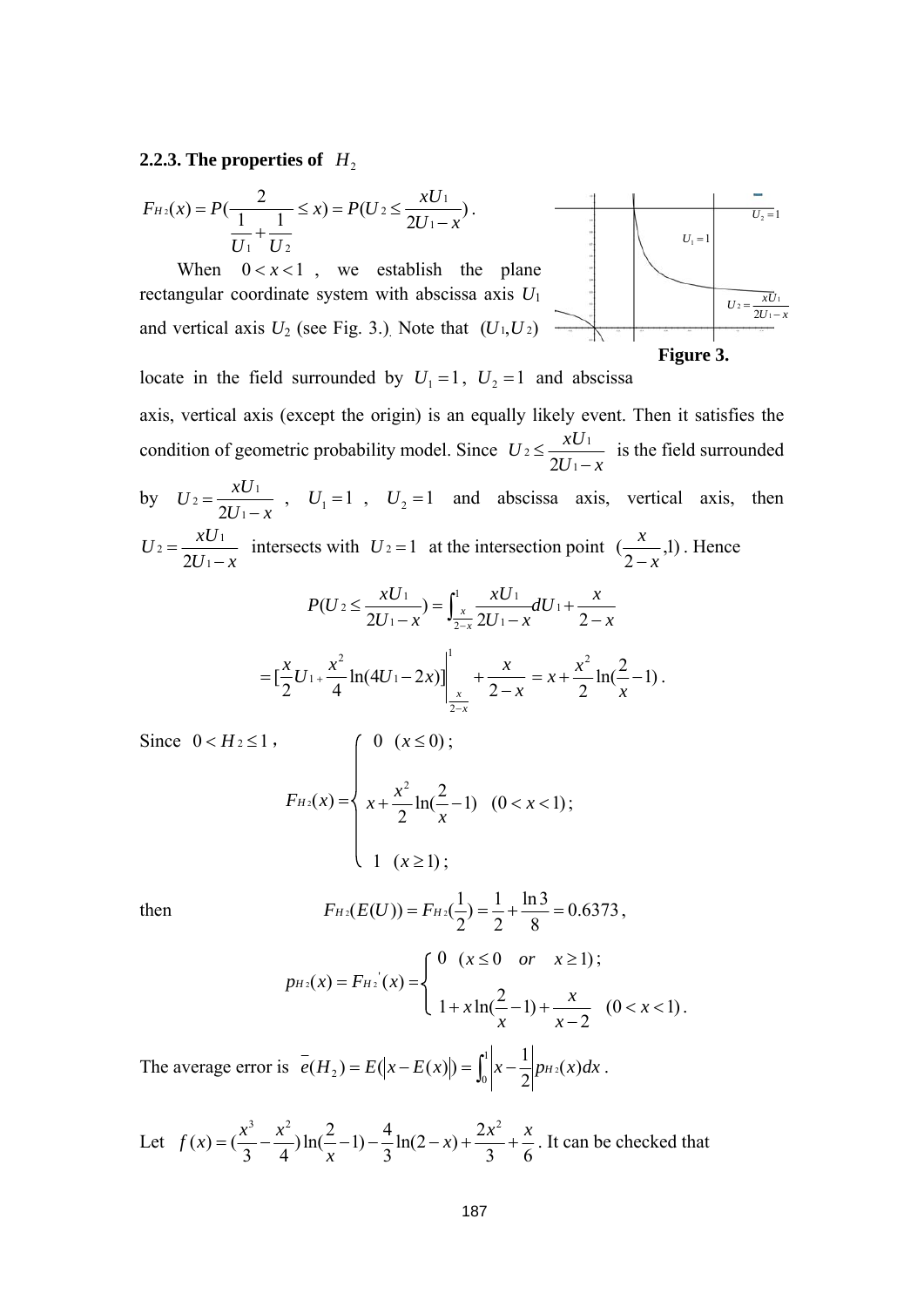$$
f'(x) = (x - \frac{1}{2}) p_{H_2}(x) \quad (0 < x < 1) .
$$

Hence  $e(H_2) = f(x)|_1^1 + [-f(x)]_2^2 = 4 \ln 2 - \frac{24}{3} \ln 3 + \frac{1}{2} = 0.2221$ 3  $\ln 3 + \frac{1}{3}$ 8  $(H_2) = f(x)|_1^1 + [-f(x)]_2^1 = 4 \ln 2 - \frac{21}{2}$ 0 1  $e(H_2) = f(x)\Big|_{\frac{1}{2}}^{\frac{1}{2}} + [-f(x)]\Big|_{0}^{\frac{1}{2}} = 4\ln 2 - \frac{21}{8}\ln 3 + \frac{1}{3} = 0.2221$ .

#### **2.2.4. Conclusions**

In conclusion,  $\overline{e}(A_2) \leq \overline{e}(G_2) \leq \overline{e}(H_2) \leq \overline{e}_{U}$ . It can be seen that choosing different means, the effect of reducing the error may be different.

## **2.3.**  $f(x)$ -average error for small error numbers

The small error number is defined to be a number which is largely greater than its error. If a set of small error numbers satisfies uniform distribution in the error range, without loss of generality, suppose  $X_i = a + bU = b(\frac{a}{b} + U)$ . Let  $n = \frac{a}{b}$  $n = \frac{a}{l}$ . Then  $X_i = b(n+U)$ . It is easy to see that *n* is very large for small error numbers. Now we discuss the properties of the means when  $n \to +\infty$ .

**Lemma 1.** If the inversion function of  $f(x)$  exists,  $f(x)$  and  $f^{-1}(x)$  are both

derivable, then  $f^{-1}[f(x)] \cdot f'(x) = 1$ .

**Proof.** See Fig. 4.  $f'(x)$  is equal to the slope  $k_1$  of the tangent line l of  $f(x)$   $\frac{d}{dx}$ 

the point  $A(x, f(x))$ , and  $f^{-1}[f(x)]$  is equal to the slope  $k_2$  of the tangent line m of  $f^{-1}(x)$  at the point  $B(f(x),x)$ .

The images of  $y = f(x)$  and  $y = f^{-1}(x)$ (resp. A and B) are symmetric with regard to the line  $y = x$ . Then by the symmetry,



 $y = f(x)$ 

I. If  $l / m$ , then  $l \leq m$  are both parallel to the line  $v = x$ . Hence

$$
k_1 = k_2 = 1
$$
, and then  $k_1k_2 = 1$ .

II. If *l* intersects with *m*, then *l*, *m* intersect with the line  $y = x$  at a point *C*. Draw two lines at the point C which are parallel to *x*-axis and *y*-axis, respectively. Since  $\angle 1 = \angle 3 + \angle 4 + \angle 5$ ,  $\angle 2 = \angle 3$ ,  $\angle 4 = \angle 5$ ,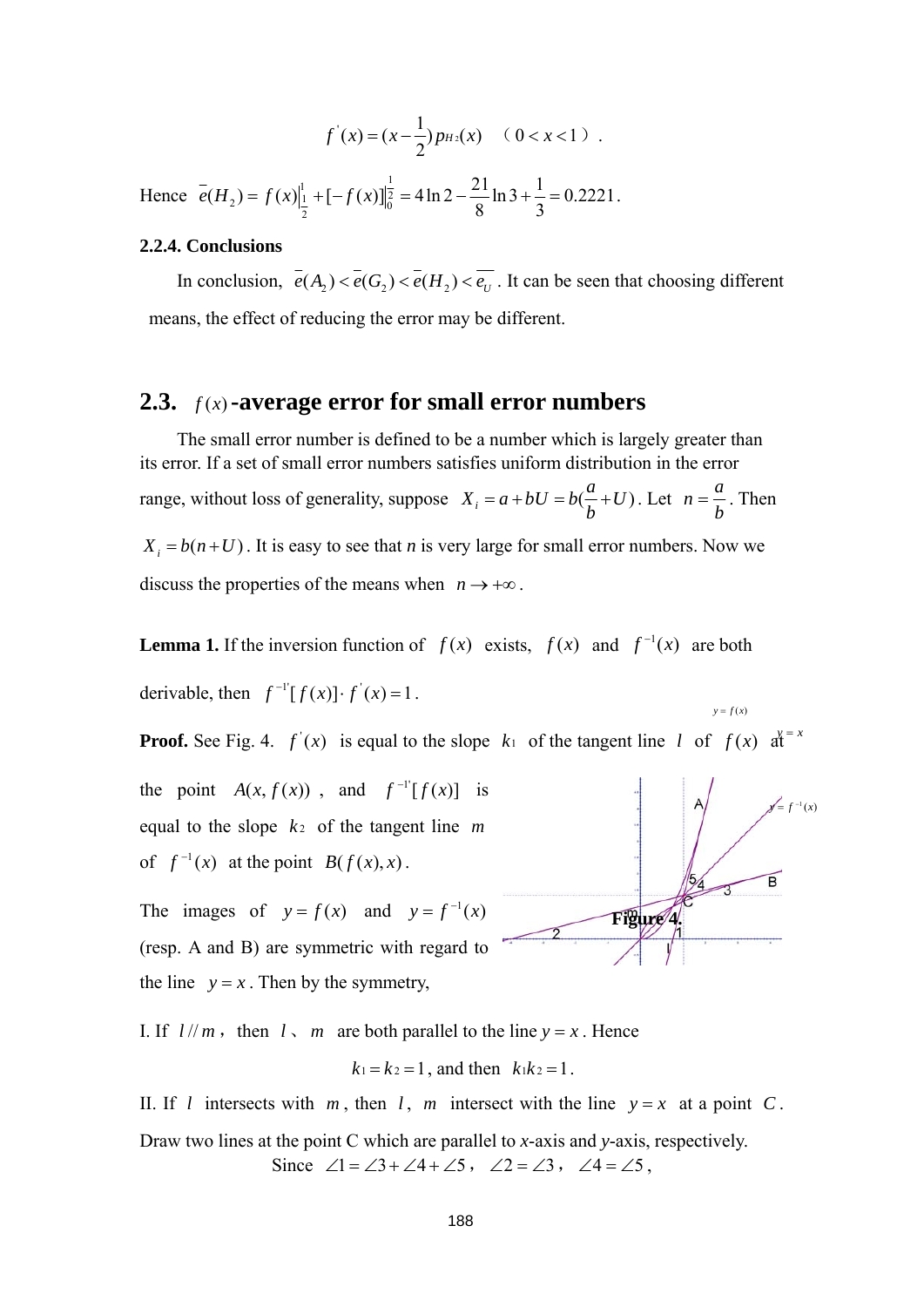then 
$$
\angle 1 + \angle 2 = 2(\angle 3 + \angle 4) = 2 \times 45^{\circ} = 90^{\circ}
$$
,  
and  
 $k_1 \cdot k_2 = \tan \angle 1 \cdot \tan \angle 2 = 1$ .

Consequently,  $f^{-1}[f(x)] \cdot f'(x) = 1$ .

**Lemma 2.** Suppose the inversion function of  $f(x)$  exists,  $f(x)$  and  $f^{-1}(x)$  are both derivable. If  $f(x)$  is an increasing (resp. decreasing) function over  $I$ , then  $f^{-1}(x)$  is an increasing (resp. decreasing) function over  $M = \{f(x) | x \in I\}$ .

**Proof.** Suppose  $f(x)$  is an increasing (resp. decreasing) function over *I*,  $f^{-1}(x)$ is an increasing (resp. decreasing) function over  $N \left( N \subseteq M \right)$ . Let  $x_0 \in N$ . Then  $f'(x_0)$  and  $f^{-1}[f(x_0)]$  have different signs. Then

$$
f'(x_0)\cdot f^{-1}[f(x_0)]<0\ ,
$$

which is a contradiction to Lemma 1. This completes the proof. ■

**Lemma 3.** If the inverse function of  $f(x)$  exists,  $f(x)$  and  $f^{-1}(x)$  are both derivable, then  $\overline{x_f} = f^{-1} \left[ \frac{1}{2} \sum_{i=1}^{n} f(x_i) + \frac{f(x_i)}{2} \right]$ 2 1 *n*  $f(x_i) + \frac{f(x_i)}{f(x_i)}$ *n f n*  $\frac{1}{n}$   $\left[ \frac{1}{n} \sum_{i=2}^{n} f(x_i) + \frac{f(x_1)}{n} \right]$  is monotonically increasing, where *x*<sub>1</sub> is a variable, and  $x_2$ ,  $x_3$ ,  $\ldots$ ,  $x_n$  are constant values. **Proof.** Since  $f(x)$  is a continuous function and has the inverse function, then

 $f(x)$  is monotonical.

I.  $f(x)$  is monotonically increasing.

Then  $f^{-1}(x)$  and *n*  $f(x_i) + \frac{f(x_i)}{f(x_i)}$ *n n i*  $\frac{1}{2} \sum_{i=1}^{n} f(x_i) + \frac{f(x_1)}{x_2}$  $\sum_{i=2} f(x_i) + \frac{f(x_i)}{n}$  are monotonically increasing.

Therefore  $f^{-1}[\frac{1}{2}\sum_{i=1}^{n}f(x_i)+\frac{f(x_1)}{2}]$ 2 1 *n*  $f(x_i) + \frac{f(x_i)}{f(x_i)}$ *n f n*  $\frac{1}{n} \left[ \frac{1}{n} \sum_{i=2}^{n} f(x_i) + \frac{f(x_1)}{n} \right]$  is monotonically increasing, i.e.,  $\overline{x_f}$  is

monotonically increasing.

II.  $f(x)$  is monotonically decreasing.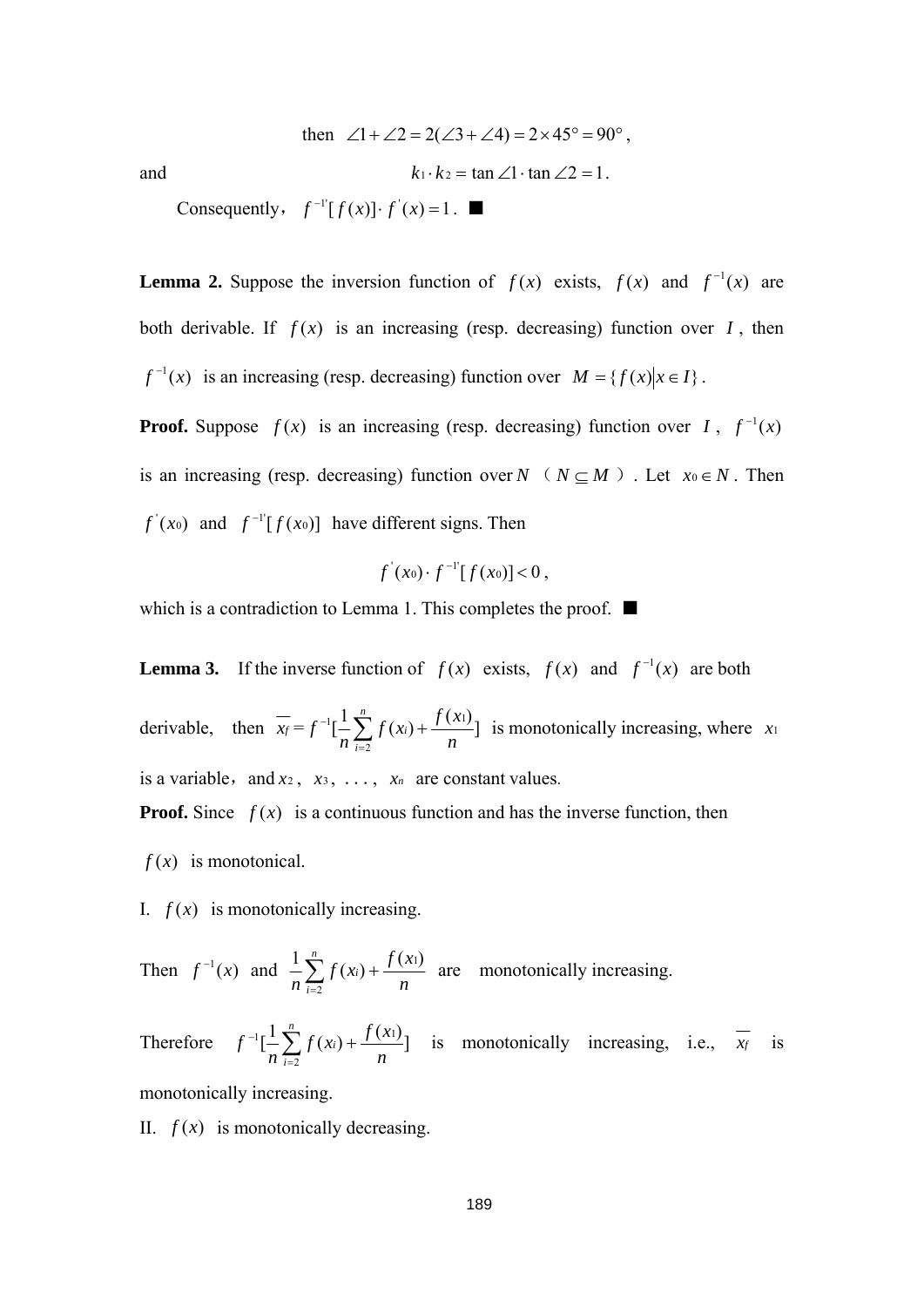Then  $f^{-1}(x)$  and *n*  $f(x_i) + \frac{f(x_i)}{f(x_i)}$ *n n i*  $\frac{1}{2} \sum_{i=1}^{n} f(x_i) + \frac{f(x_1)}{x_2}$  $\sum_{i=2} f(x_i) + \frac{f(x_i)}{n}$  are monotonically decreasing.

Therefore  $f^{-1}[\frac{1}{2}\sum_{i=1}^{n}f(x_i)+\frac{f(x_1)}{2}]$ 2 1 *n*  $f(x_i) + \frac{f(x_i)}{f(x_i)}$ *n f n*  $\frac{1}{n} \left[ \frac{1}{n} \sum_{i=2}^{n} f(x_i) + \frac{f(x_1)}{n} \right]$  is monotonically increasing, i.e.,  $\overline{x_f}$  is

monotonically increasing.

The result follows. ■

**Theorem 8.** Suppose a function  $f(x)$  has the inverse function  $f^{-1}(x)$ . If  $f(x)$  and  $f^{-1}(x)$  are both derivable, then  $L = \lim_{n \to \infty} (\overline{x_f} - n)$  and  $\frac{U + \overline{U}}{2}$  $\frac{U_1+U_2}{2}$  have the same distribution, where  $x_1 = n + U_1$ ,  $x_2 = n + U_2$ , and  $x_f$  is the  $f(x)$ -average mean of  $x_1$  and  $x_2$ .

**Proof.** Note that 
$$
f^{-1}[\frac{f(n) + f(n)}{2}] < \frac{1}{x_f} \le f^{-1}[\frac{f(n+1) + f(n+1)}{2}]
$$
, i.e.,  $n < \frac{1}{x_f} \le n+1$ .  
Then  $0 < \lim_{n \to +\infty} (\overline{x_f} - n) \le 1$ ,

and 
$$
F_L(x) = 0 \ (x \le 0), \ F_L(x) = 1 \ (x \ge 1).
$$

For  $0 < x < 1$ , we have

$$
F_L(x) = P(f^{-1}[\frac{f(x_1) + f(x_2)}{2}] - n \le x)
$$
  
=  $P(x_2 \le f^{-1}[2f(n+x) - f(x_1)])$  (By Lemma 3).

Let two dimensional Cartesian coordinate system consist of the abscissa axis *x*<sup>1</sup> and vertical axis  $x_2$ . Note that  $(x_1, x_2)$  locate in the field surrounded by  $x = n$ ,  $y = n$ ,  $x = n + 1$  and  $y = n + 1$  (except  $(n, n)$ ) is an equally likely event. Then the conditions of geometric probability model are satisfied.

 $x_2 \le f^{-1}[2f(n+x) - f(x)]$  is the region surrounded by  $x = n$ ,  $y = n$ ,  $x = n+1$ ,

 $y = n + 1$  and the below area of  $f^{-1}[2f(n + x) - f(x)]$ .

Then 
$$
{f^{-1}[2f(n+x)-f(x)]}_{x_1} = -f^{-1}[2f(n+x)-f(x)] \cdot f'(x_1)
$$
.

When  $n \to +\infty$ , then  $f(n+x) = f(n)$ ,  $f(x_1) = f(n)$ ,  $f'(x_1) = f'(n)$  and

$$
\{f^{-1}[2f(n+x)-f(x)]\}^{\prime}=-f^{-1}[f(n)]\cdot f^{(n)}=-1.
$$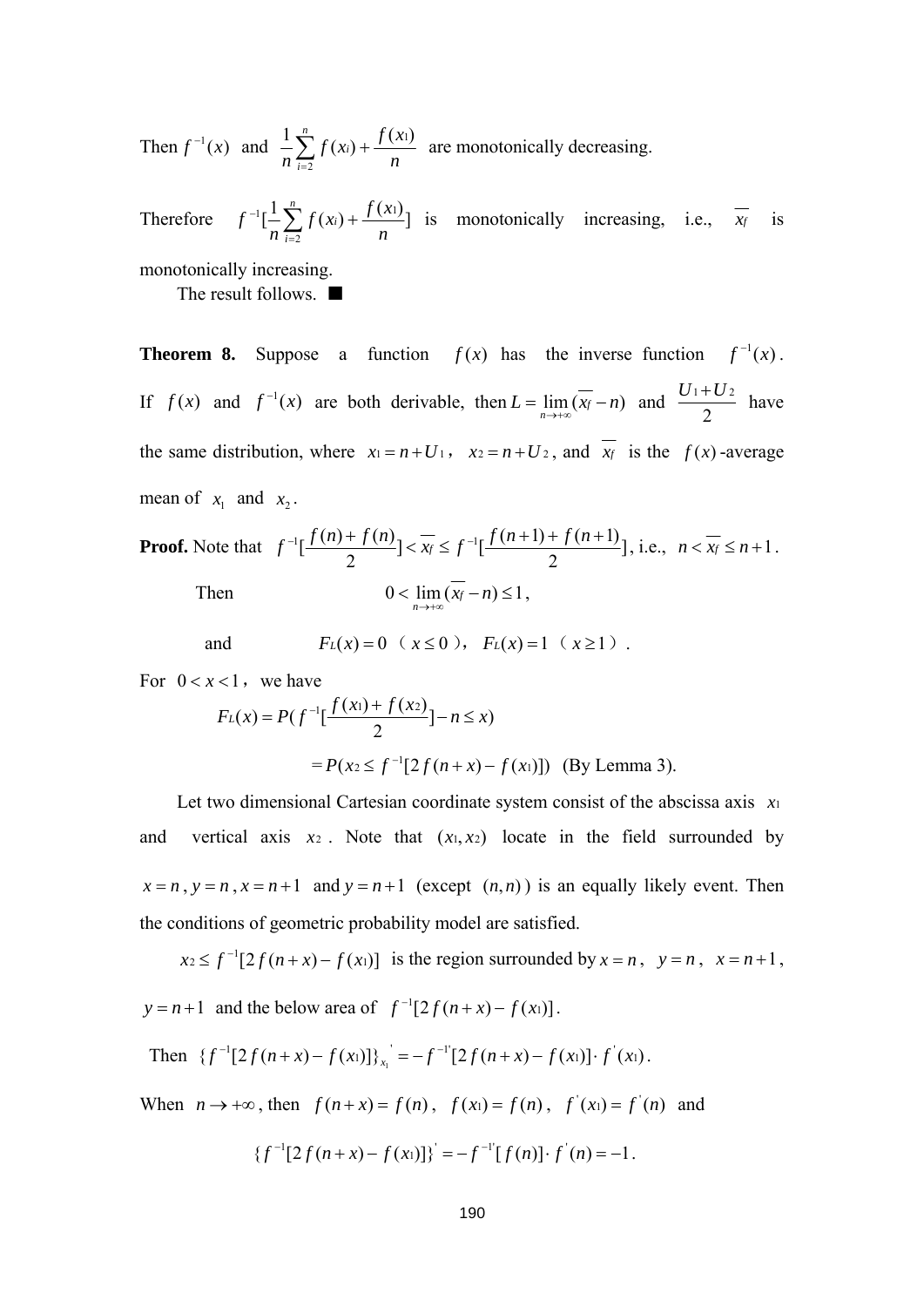Hence  $f^{-1}[2f(n+x)-f(x)]$  is the straight line *l*:

 $x_2 - (n+x) = (n+x) - x_1$ , where the line l passes the point  $(n+x, n+x)$ with slope -1.

Then the line passes point  $A(n, n+2x)$  and point  $E(n+1, n+2x-1)$ .



**Figure 5.**(**b**)

It is shown that the distribution of  $\lim_{n \to +\infty} (x_f - n)$  is independent from  $f(x)$ . Combining Theorem 5, for any continuous function  $f(x)$  which has the inverse function and  $x_1 = n + U_1$ ,  $x_2 = n + U_2$ , we have

$$
\lim_{n\to+\infty} \overline{e(x_f)} = \overline{e}(A_2) = \frac{1}{6}.
$$

**Example 5.** Let  $R_1$  and  $R_2$  be two same resistances labeled by " $2k\Omega$  ( $\pm 0.1\%$ )". Suppose  $R_1$  and  $R_2$  are both uniform distribution within the error scope. Try to estimate the error of the resistance *R* raised from the parallel of *R*1 and *R*<sup>2</sup> .

**Solution.** Since  $R_1, R_2 \in (1998, 2002)$  (Unit:  $\Omega$ ), then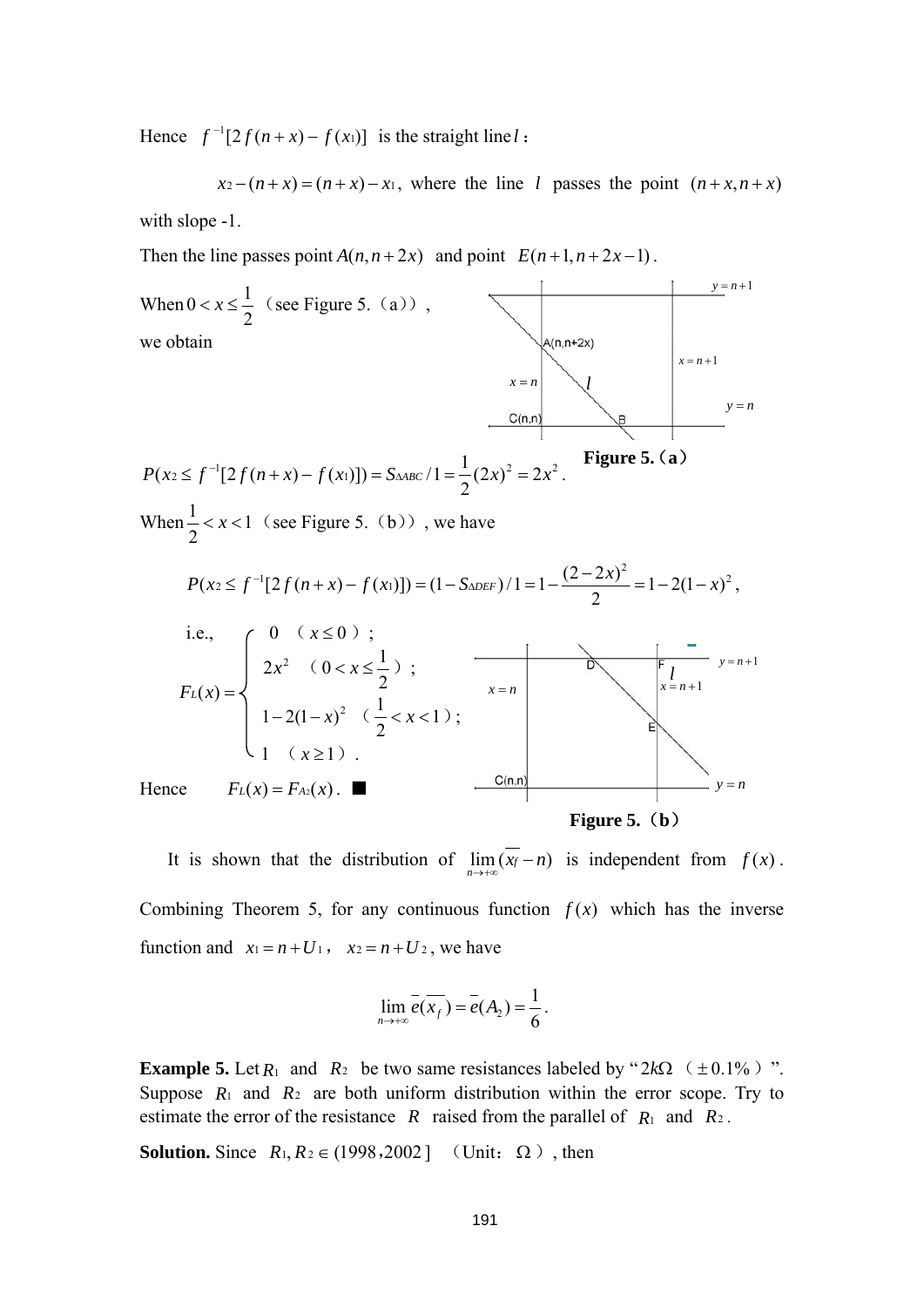$$
R_1 = 1998 + 4U_1 = 4(499.5 + U_1).
$$

Similarly, we obtain  $R_2 = 1998 + 4U_2 = 4(499.5 + U_2)$ .

Let  $f(x) = \frac{1}{x}$  and  $\overline{R_f}$  be the  $f(x)$ -mean of  $R_1$  and  $R_2$ . Then

$$
R = \frac{R_1 R_2}{R_1 + R_2} = \frac{R_f}{2}.
$$

Note that  $n = 499.5$  is relatively large. Therefore  $\frac{R}{2} - 499.5 \approx \frac{611}{2}$ 2  $\frac{R}{2}$  – 499.5  $\approx \frac{U_1 + U_2}{2}$ , i.e.,  $R \approx 2A_2 + 999$ . Hence  $e_R \approx 2e_{A_2} = 2 \times \frac{1}{e} = \frac{1}{2} \Omega$ 3 1 6  $\overline{e_R} \approx 2\overline{e_{A2}} = 2 \times \frac{1}{6} = \frac{1}{2} \Omega$ .

#### **3. The effect of Large numbers and Small numbers on means**

For four numbers 1, 1, 1, 4, the *x*-mean is 1.75 and the  $\ln x$ -mean is  $\sqrt{2}$  = 1.414. Obviously, the effects of the two means raised by extreme value (4) are different. Extreme value (4) has more affect on the  $x$ -mean than the  $\ln x$ -mean. Naturally, a problem is raised that how to compare the effect of a kind of mean from extreme value conditions?

**Theorem 9.** Let  $f(x)$  be a continuous function and  $U_f$  the  $f(x)$ -mean of  $U_1$  and

*U*<sub>2</sub>. Then  $x^2 \le F_{\overline{U_f}}(x) \le 1 - (1 - x)^2$ .

**Proof.** When  $U_1 \leq x$  and  $U_2 \leq x$ , then

$$
\overline{x_f} \le f^{-1} \left[ \frac{f(x) + f(U_2)}{2} \right] \le f^{-1} \left[ \frac{f(x) + f(x)}{2} \right] = x \text{ and }
$$
  

$$
P(\overline{U_f} \le x) \ge P(U_1 \le x) \cdot P(U_2 \le x) = x^2.
$$

When  $U_1 > x$  and  $U_2 > x$ , then  $\overline{U_f} > f^{-1} \left[ \frac{f(x) + f(U_2)}{2} \right] > f^{-1} \left[ \frac{f(x) + f(x)}{2} \right] = x$ and

$$
P(\overline{U_f} > x) = 1 - P(\overline{U_f} \le x) \ge P(U_1 > x) \cdot P(U_2 > x) = (1 - x)^2,
$$

i.e.,  $P(\overline{U_f} \le x) \le 1 - (1 - x)^2$ .

Hence  $x^2 \le F_{\overline{U_f}}(x) \le 1-(1-x)^2$ . ■

Especially, when  $x = E(U)$ , we have  $\frac{1}{4} \le P(\overline{U_f} \le x) \le \frac{3}{4}$ . Let 4  $P(\overline{U_f} \leq E(U)) = \frac{1}{I}$  and if one of  $U_1$  and  $U_2$  is larger than  $E(U)$ , then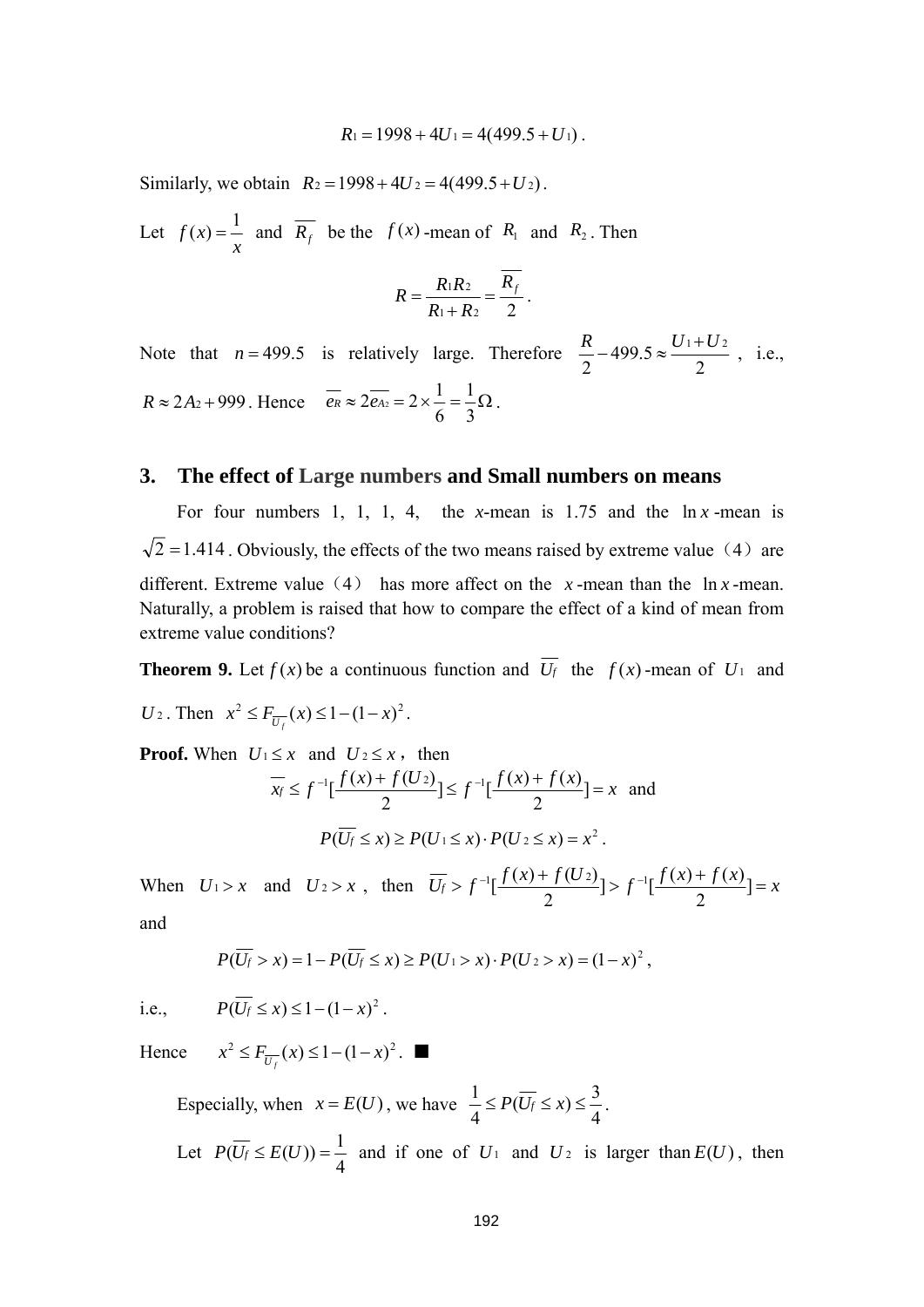$\overline{U_f}$  is larger than  $E(U)$ . It is shown that  $\overline{U_f}$  has enormous implications by large numbers. Let 4  $P(\overline{U_f} \leq E(U)) = \frac{3}{I}$  and if one of  $U_1$  and  $U_2$  is smaller than  $E(U)$ , then  $U_f$  is smaller than  $E(U)$ . It is shown that  $U_f$  has enormous implications by small numbers.

Let two dimensional Cartesian coordinate system consist of the abscissa axis *U*<sup>1</sup> and vertical axis  $U_2$ . (See Figure 6.). Note that  $(U_1, U_2)$  locate in the field

surrounded by  $U_1 = 1$ ,  $U_2 = 1$  and the two axis (except the origin) is an equally likely event. Then the conditions of geometric probability model are satisfied. Generally, let  $d = P(U_f \le E(U))$ ,  $U_1 \le E(U)$  and  $U_2 \ge E(U)$ , then

the probability of  $\overline{U_f} \leq E(U)$  is equal to



and the probability of  $\overline{U_f} > E(U)$  is  $1-p$ .

**Definition 3.** The impact coefficient of the  $f(x)$  -mean is defined as 2  $) - \frac{1}{2}$ 2  $p_f = 2F_{\overline{U_f}}(\frac{1}{2}) - \frac{1}{2}$   $(\overline{U_f} = f^{-1}[\frac{f(U_1) + f(U_2)}{2}])$ .

It is obvious that  $0 \le p \le 1$ . If  $p_f$  is more larger, then the  $f(x)$ -mean acted by small numbers has more impactions; if  $p_f$  is more smaller, then the  $f(x)$ -mean acted by larger numbers has more impactions. If  $p_f = 0.5$ , the  $f(x)$ -mean acted by larger numbers and small numbers has the same impactions.

# **4. The necessary and sufficient condition of comparing values and identical equality of means**

#### **4.1. Comparing values of means**

Mean inequality shows the relationship of sizes between arithmetic mean, geometric mean and harmonic mean. For the generalized  $f(x)$  -mean and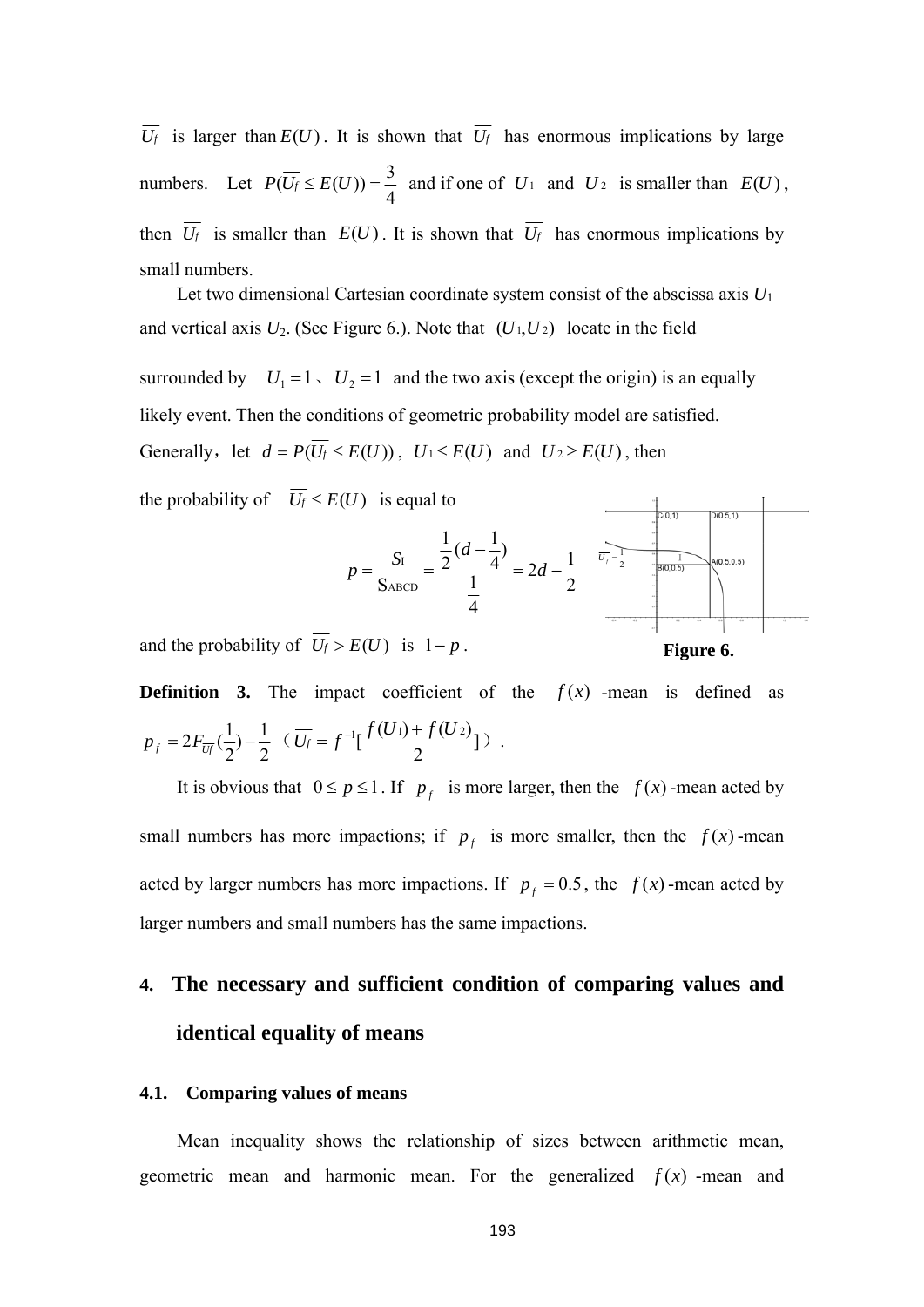$g(x)$ -mean, what are the relationship of their sizes?

**Theorem 10.** If  $f(x)$  is monotonically increasing and  $f[g^{-1}(x)]$  is a concave function, then  $x_f \le x_g$  with equality holds if and only if  $x_1 = x_2 = \cdots = x_n$ .

**Proof.** Let  $h(x) = f[g^{-1}(x)]$ .

Since  $g(x)$  is monotonically increasing, then  $g^{-1}(x)$  is monotonically increasing.

Then  $h(x)$  and  $h^{-1}(x)$  are both monotonically increasing.

Note that  $h(x)$  is a concave function. By Jensen Inequality,

$$
h\left(\frac{1}{n}\sum_{i=1}^n y_i\right) \ge \frac{1}{n}\sum_{i=1}^n h(y_i)
$$
, where the equality holds if and only if  $y_1 = y_2 = \cdots = y_n$ .

Then 
$$
\frac{1}{n}\sum_{i=1}^{n} y_i \ge h^{-1}[\frac{1}{n}\sum_{i=1}^{n} h(y_i)].
$$

Suppose  $x_i = g^{-1}(y_i)$   $(i = 1, 2, ..., n)$ , then  $y_i = g(x_i)$ .

We have 
$$
\frac{1}{n} \sum_{i=1}^{n} g(x_i) \ge h^{-1} [\frac{1}{n} \sum_{i=1}^{n} f(x_i)].
$$

*n*

Then 
$$
f\{g^{-1}[\frac{1}{n}\sum_{i=1}^{n}g(x_i)]\geq \frac{1}{n}\sum_{i=1}^{n}f(x_i)
$$
, and  $g^{-1}[\frac{1}{n}\sum_{i=1}^{n}g(x_i)] \geq f^{-1}[\frac{1}{n}\sum_{i=1}^{n}f(x_i)]$ , i.e.,

 $\overline{x_f} \le \overline{x_g}$  with equality holds if and only if  $x_1 = x_2 = \cdots = x_n$ .

If  $g(x)$  is monotonically decreasing, then the same conclusion is also obtained. Similarly, it is easy to obtain the following:

If  $f(x)$  is monotonically decreasing and  $f[g^{-1}(x)]$  is a concave function, then

$$
\overline{x_f} \geq \overline{x_g}.
$$

If  $f(x)$  is monotonically increasing and  $f[g^{-1}(x)]$  is a convex function, then

$$
\overline{x_f} \geq \overline{x_g}.
$$

If  $f(x)$  is monotonically decreasing and  $f[g^{-1}(x)]$  is a convex function, then

$$
\overline{x_f} \leq \overline{x_g} \ .
$$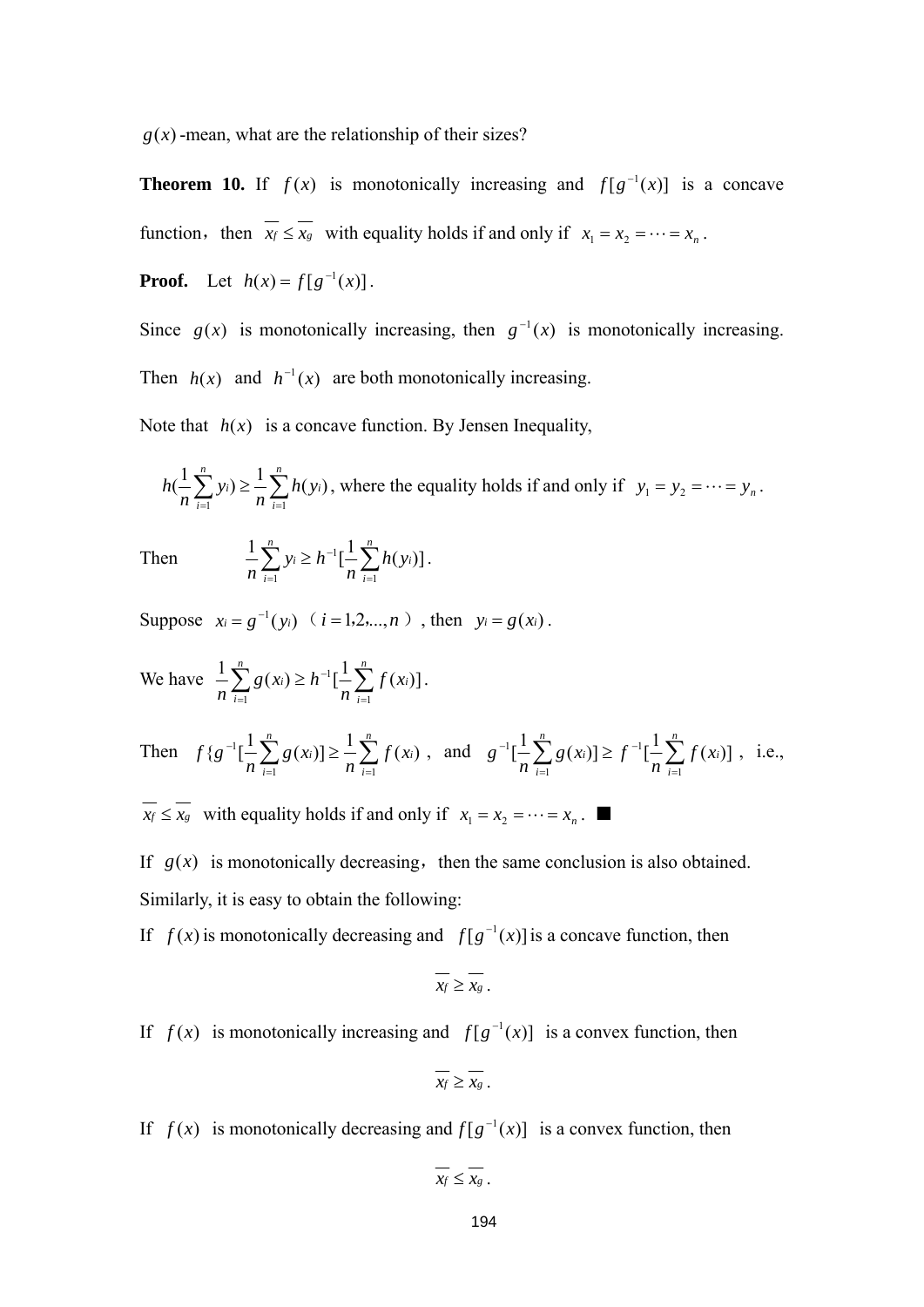(The equality holds if and only if  $x_1 = x_2 = \cdots = x_n$ .)

**Example 5.** (Mean inequality) 
$$
\frac{1}{n} \sum_{i=1}^{n} x_i \ge (\prod_{i=1}^{n} x_i)^{\frac{1}{n}} \ge \frac{n}{\sum_{i=1}^{n} \frac{1}{x_i}}
$$
  $(x_i > 0)$ .

**Proof.** Let  $a(x) = x$ ,  $g(x) = \ln x$  and *x*  $h(x) = \frac{1}{x}$ . By Theorem 1, it only needs to prove  $\overline{x_a} \ge \overline{x_s} \ge \overline{x_h}$ .

Since  $a^{\dagger} [g^{-1}(x)] = (e^x)^{\dagger} = e^x > 0$ , then  $a[g^{-1}(x)]$  is a convex function.

Note that *a(x)* is monotonically increasing. Then we have  $\overline{x_a} \ge \overline{x_g}$ .

By  $g''[h^{-1}(x)] = (\ln \frac{1}{x})^{\frac{1}{x}} = (-\frac{1}{x})^{\frac{1}{x}} = \frac{1}{x^2} > 0$ *xx x*  $g^{\prime}[h^{-1}(x)] = (\ln \frac{1}{h})^{\prime} = (-\frac{1}{h})^{\prime} = \frac{1}{h} > 0$ ,  $g[h^{-1}(x)]$  is a convex function.

And *g*(*x*) is monotonically increasing. Then  $\overline{x_g} \ge \overline{x_h}$  holds.

From the above discussions, we have  $\overline{x_a} \ge \overline{x_s} \ge \overline{x_h}$ . The proof is completed. ■

### **4.2. The relationship of sizes and** i**mpact coefficients of means**

**Theorem 11.** If  $\overline{x_f} \leq \overline{x_g}$  holds, then  $p_f \geq p_g$ .

**Proof.** If  $U_1$  and  $U_2$  satisfy  $\overline{U_s} \leq \frac{1}{2}$ , then  $U_1$  and  $U_2$  shall satisfy  $\overline{U_f} \leq \frac{1}{2}$ . Then  $F \overline{u}_{f}(\frac{1}{2}) \geq F \overline{u}_{g}(\frac{1}{2})$  $F \overline{\upsilon_f}(\frac{1}{2}) \geq F \overline{\upsilon_s}(\frac{1}{2})$ .

$$
U_f(\frac{\overline{u}}{2})\geq F U_s(\frac{\overline{u}}{2})
$$

Hence  $p_f \geq p_g$ .

By Theorem 8 and its generalized version and Theorem 9, we obtain the following conclusion:

**Corollary 1.** Let 
$$
h(x) = f[g^{-1}(x)]
$$
. If  $f'(x) \cdot h''(x) < 0$ , then  $p_f \geq p_g$ ; if  $f'(x) \cdot h''(x) > 0$ , then  $p_f \leq p_g$ .

**Example 6.** Let  $f(x) = x^n$  ( $x > 0$ ,  $n > 0$ ). Then  $p_f$  is monotonically decreasing on  $n$ .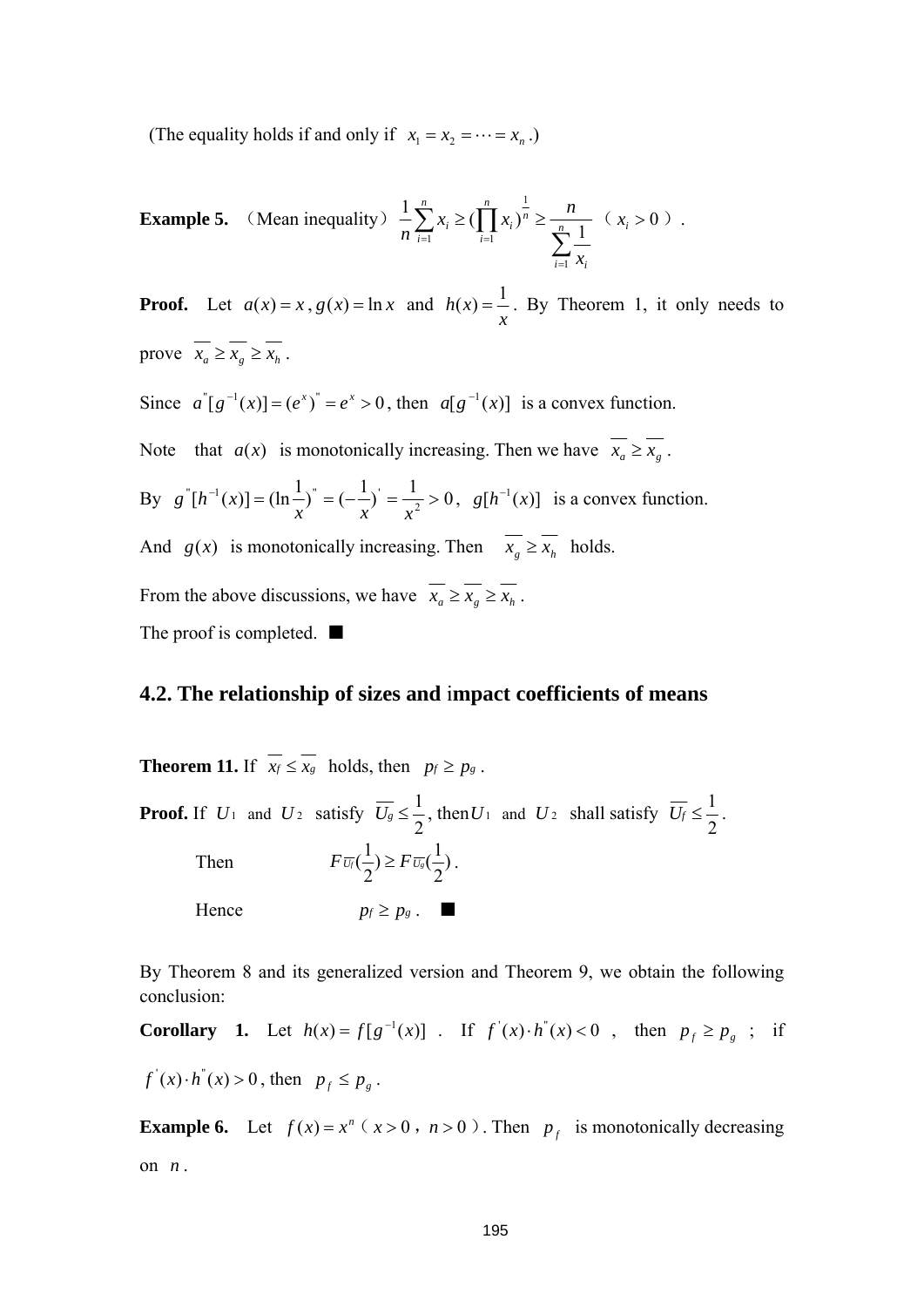**Proof.** Let  $n_2 > n_1 > 0$ ,  $f_1(x) = x^{n_1}$  and  $f_2(x) = x^{n_2}$ . Then

$$
h(x) = f_2[f_1^{-1}(x)] = x^{\frac{n_2}{n_1}}.
$$

Therefore,  $h''(x) = \frac{n_2}{2} (\frac{n_2}{2} - 1) x^{\frac{n_2}{n_1} - 2}$ 1 2 1  $f(x) = \frac{n_2}{(n_2 - 1)x} \frac{n_2}{n_1 - 1}$ *n x n n n*  $h''(x) = \frac{n_2}{2} (\frac{n_2}{2} - 1)x^{\frac{n_2}{n_1} - 2}$ .

Since  $\frac{n_2}{n_1} > 1$ 1  $\frac{2}{ }$  > *n*  $n_2$  > 1 and  $x > 0$ , then  $h''(x) > 0$  holds.

Note that  $f_2(x) = n_2 x^{n_2 - 1} > 0$ . Then  $f'(x) \cdot h'(x) > 0$ .  $f_2(x) = n_2 x^{n_2 - 1} > 0$ . Then  $f'(x) \cdot h''(x) > 0$ 

We have  $p_{f_2} \leq p_{f_1}$ .

Hence  $p_f$  is monotonically decreasing on *n*.

For  $f(x) = x^n$  ( $n > 1$ ) and  $p_f = p$  ( $p$  is a constant), the value of  $n$  may be searched by the following program (Pas Language):  ${}_{\{SN+}\}$ var i,j,d:longint; n,a,b,p,dx,s:extended; function f(x,n:extended):extended; begin if  $x=0$  then  $f:=exp(ln(0.5)*(n-1)/n)$ else f:=exp(ln(exp(ln(0.5)\*(n-1))-exp(ln(x)\*n))/n); end; begin readln(p,a,b,d); repeat  $n:=(a+b)/2;$  $dx:=f(0,n)/d$ ;  $s:=0$ ; for  $j:=1$  to  $d-1$  do begin  $s:=s+f(j*dx,n)*dx;$  end;  $s:=2*s-0.5;$  if s=p then begin writeln(n); break;

```
 end; 
if s>p then a:=(a+b)/2
```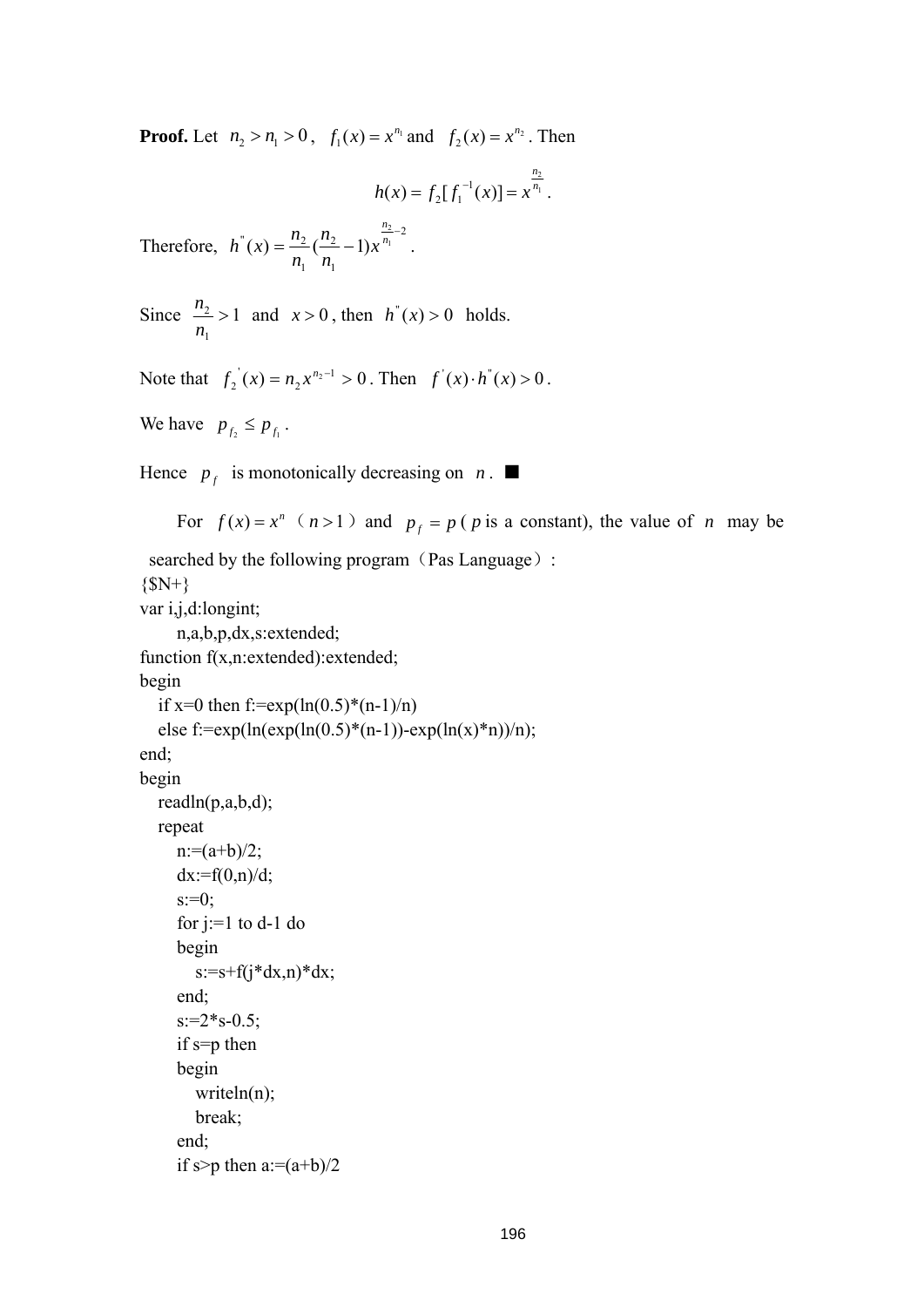```
else b:=(a+b)/2until b-a<1E-5;
  writeln(n:0:4);
end.
```
 In the practical application, we may reference the following table. By selecting the functions which have small impact coefficients, the impact of extreme small value can be reduced; By selecting the functions which have large impact coefficients, the impact of extreme large value can be reduced.

| f(x)<br>(x > 0) | $x^{6.46}$ | $x^{3.02}$ | $x^{1.88}$ | $x^{1.33}$ | $\boldsymbol{\mathcal{X}}$ | ln x  | $\boldsymbol{\mathcal{X}}$ |
|-----------------|------------|------------|------------|------------|----------------------------|-------|----------------------------|
| $p_f$           | 0.1        | 0.2        | 0.3        | 0.4        | 0.5                        | 0.693 | 0.775                      |

# **4.3. The necessary and sufficient condition of**  $\overline{x_f} = \overline{x_g}$

**Lemma 4.** ([3]) If  $f''(x) = 0$ , then  $f(x)$  is constant or a linear function.

**Theorem 12.** If  $f(x)$  and  $g(x)$  are both continuous functions and  $\overline{x_f} = \overline{x_g}$ , then

$$
g(x) = af(x) + b \quad (a \neq 0)
$$

**Proof.** Let  $h(x) = f[g^{-1}(x)]$ . Suppose  $h''(x) \neq 0$ , then  $h(x)$  is a concave or convex function. Since there exists  $x_f$ ,  $f(x)$  has the inverse function.

Note that  $f(x)$  is a continuous function. Then  $f(x)$  is a monotonical function. By Theorem 8 and its generalized version,

for  $x_1 = x_2 = \cdots = x_{n-1} \neq x_n$ , we have  $\overline{x_f} \neq \overline{x_g}$ , a contradiction. Hence  $h''(x) = 0$ . By Lemma 4, we may assume

$$
h(x) = \frac{x-b}{a} \quad (a \neq 0) \text{ or } h(x) = c \quad (c \text{ is a constant}).
$$

Suppose  $h(x) = c$ , i.e.,  $f[g^{-1}(x)] = c$ . Then  $g^{-1}(x) = f^{-1}(c)$  and  $g(x) = f(c)$ . Hence  $g(x)$  has no inverse functions. Therefore,  $\overline{x_g}$  does not exist, a contradiction.

Then *a*  $f[g^{-1}(x)] = \frac{x-b}{x}$ .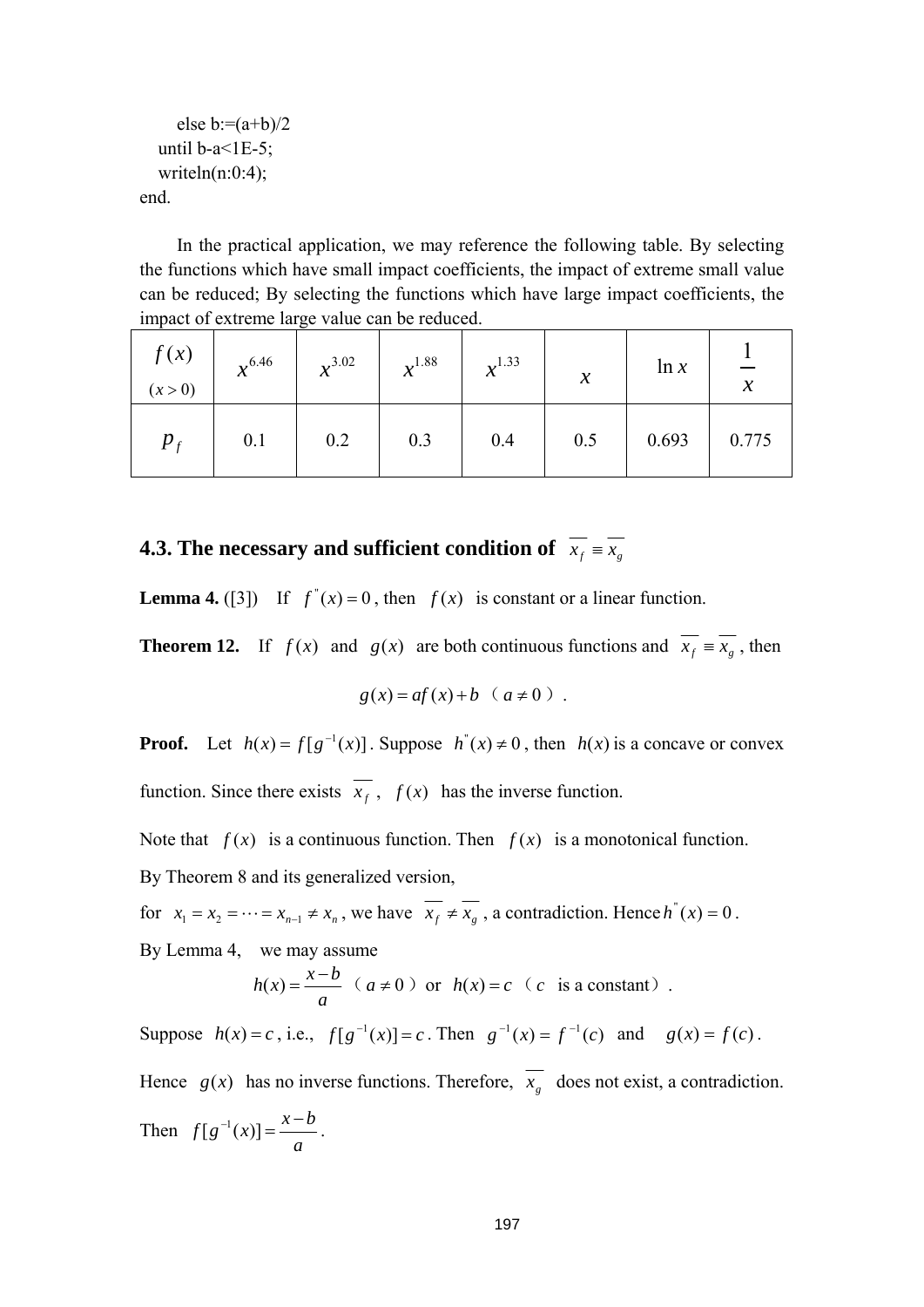We have  $g^{-1}(x) = f^{-1}(\frac{x-y}{x}) = y$ *a*  $g^{-1}(x) = f^{-1}(\frac{x-b}{x}) = y$  and  $x = af(y) + b$ . Hence  $g(x) = af(x) + b$  ( $a \ne 0$ ).

Combining Theorem 2, we obtain that for the continuous functions  $f(x)$  and  $g(x)$ , if  $f(x)$  and  $g(x)$  have both the inverse function, then  $x_f \equiv x_g$  holds if and only if  $g(x) = af(x) + b$  ( $a \ne 0$ ).

**Corollary 2.** Let  $h(x) = f[g^{-1}(x)]$ . Then  $f'(x) \cdot h'(x) < 0$  holds if and only if  $\overline{x_f} \le \overline{x_g}$  (The equality holds if and if  $x_1 = x_2 = \cdots = x_n$ );

And  $f'(x) \cdot h''(x) > 0$  holds if and only if  $\overline{x_f} \ge \overline{x_g}$  (The equality holds if and only if  $x_1 = x_2 = \cdots = x_n$ ).

**Proof.** By Theorem 8 and its generalized version, let  $h(x) = f[g^{-1}(x)]$ . If  $f'(x) \cdot h''(x) < 0$  holds, then  $x_f \le x_g$ ; if  $f'(x) \cdot h''(x) > 0$  holds, then  $x_f \ge x_g$ . (The equalities hold if and only if  $x_1 = x_2 = \cdots = x_n$ .

If  $\overline{x_f} \le \overline{x_g}$  holds (The equality holds if and only if  $x_1 = x_2 = \cdots = x_n$ ), then we can suppose  $f'(x) \cdot h''(x) \ge 0$ .

By the proof course of Theorem 10, we have  $h''(x) \neq 0$ . Note that  $f'(x) \neq 0$ (Since the definition of  $x_f$  requires that  $f(x)$  has the inverse function,  $f(x)$  is not a constant.). Then  $f'(x) \cdot h''(x) \neq 0$ , i.e.,  $f'(x) \cdot h''(x) > 0$ .

From the above discussions,  $\overline{x_f} \ge \overline{x_g}$  holds (The equality holds if and only if  $x_1 = x_2 = \cdots = x_n$ .), a contradiction. Hence

$$
f'(x) \cdot h''(x) < 0.
$$

Therefore, we have

 $f'(x) \cdot h''(x) < 0$  holds if and only if  $\overline{x_f} \leq \overline{x_g}$  (The equality holds if and only if  $x_1 = x_2 = \cdots = x_n$ .